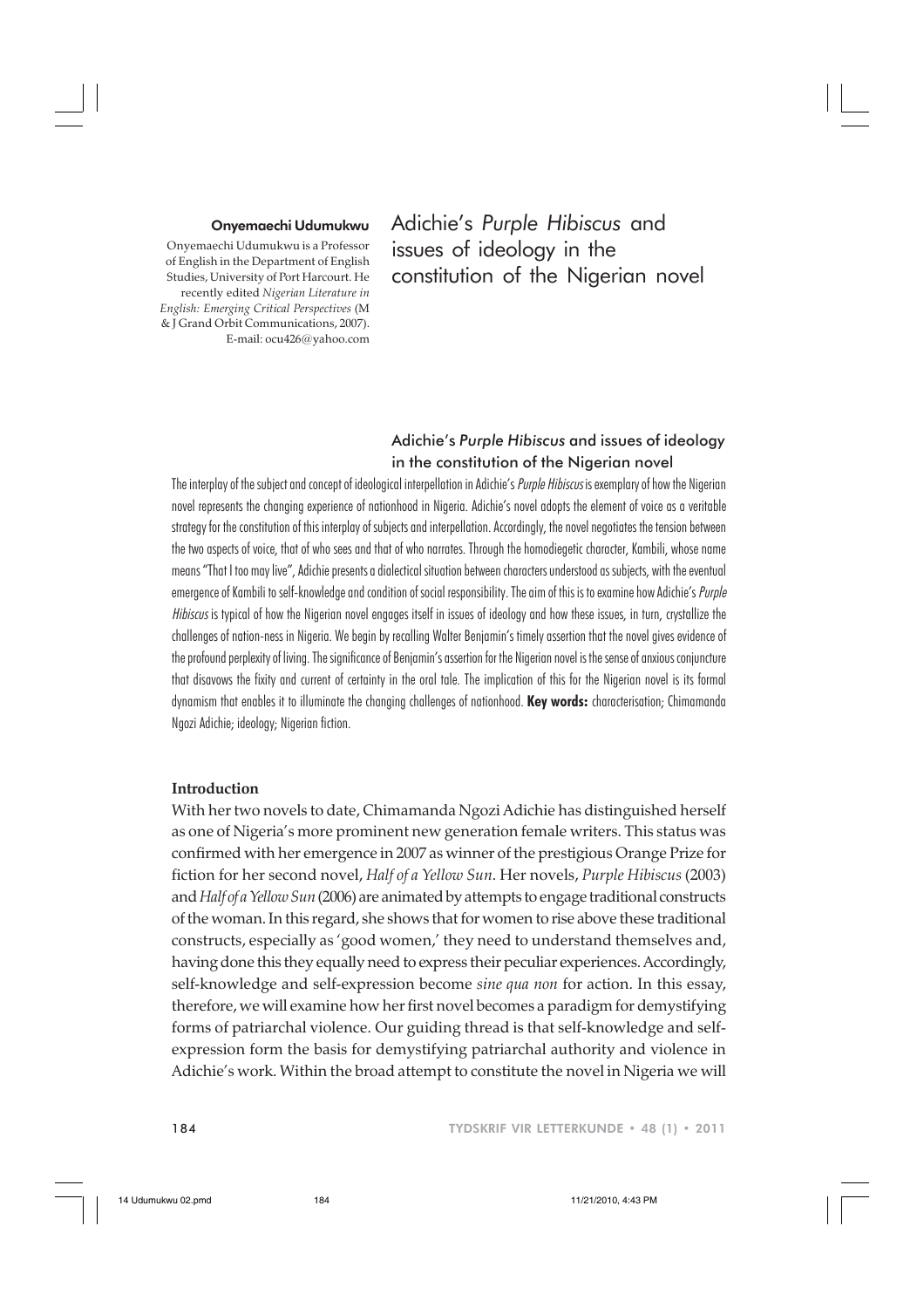examine how Adichie's *Purple Hibiscus* adopts the issues of ideology especially that of the subject and interpellation in order to achieve self-knowledge and self-expression.

In the "Storyteller" Walter Benjamin (1969: 87) makes an assertion that succinctly describes the relationship between the novel and the nation in Nigeria; he says: "the novel gives evidence of the profound perplexity of living." Two phrases in Benjamin's assertion call for attention. They are: "gives evidence" and "profound perplexity." The verbal phrase "gives evidence" implies that the novel represents not just in the sense of the German *vertreten,* meaning speaking for, but in the sense of *darstellen*, that is recreation or retelling what is there in a new light. This is corroborated by the word "record." The word, "perplexity," as used by Benjamin implies bewilderment, confounding, confusion, bafflement, puzzlement and mystification.

Benjamin's assertion comes after an earlier distinction between the novel form and the other forms before it such as the folktale, the legend and even the novella. According to him, the novel neither comes "from oral tradition nor goes into it." He argues further that "to write a novel means to carry the incommensurable to extremes in the representation of human life" (Benjamin 1969: 87). Implicit in Benjamin's perception of the novel is a sense of anxious conjuncture that disavows the fixity and current of certainty that pervades the oral tale. The certainty in the tale exists because "the storyteller takes what he tells from experience – his own or that reported by others. And he in turn makes it the experience of those who are listening to his tale" (Benjamin 1969: 87). In other words, the storyteller and his community of listeners enter into a union sutured by their shared experience. Here (the storyteller) is at home with his audience and they in turn participate in the story because they readily recognize themselves in it. This sense of community and even participation melts away in the novel. This is because life itself is unpredictable. And as Harry Levin (1986: 11) has affirmed, "life is protean and cannot be held in a capsule." This sense of bewilderment, of bafflement, and mystification that drives the novel as a genre becomes even more pertinent in the Nigerian novel.

Earlier accounts of the Nigerian novel have either perceived it as a response to a general sense of history (King 1980) or an assimilation of tradition (Nnolim 2007). The more scrupulous record of the relationship between the Nigerian novel and a history of nationalism in the former colonised states is found in Bruce King's *The New English Literatures: Cultural Nationalism in a Changing World* (1980). The relevance of King's work lies in its acute sense of history which allows it to focus not only on specific national boundaries as such but on the nations that make up the British Commonwealth. In terms of history, therefore, he locates the Second World War as the main stimulant to a new consciousness that was soon conveyed through the new literatures. Thus: "its general effect was to set the stage for the dissolution of the Empire" (King 1980: 22). The obvious consequence of this across board was the emergence of a literary expression animated by "explorations of colonial structure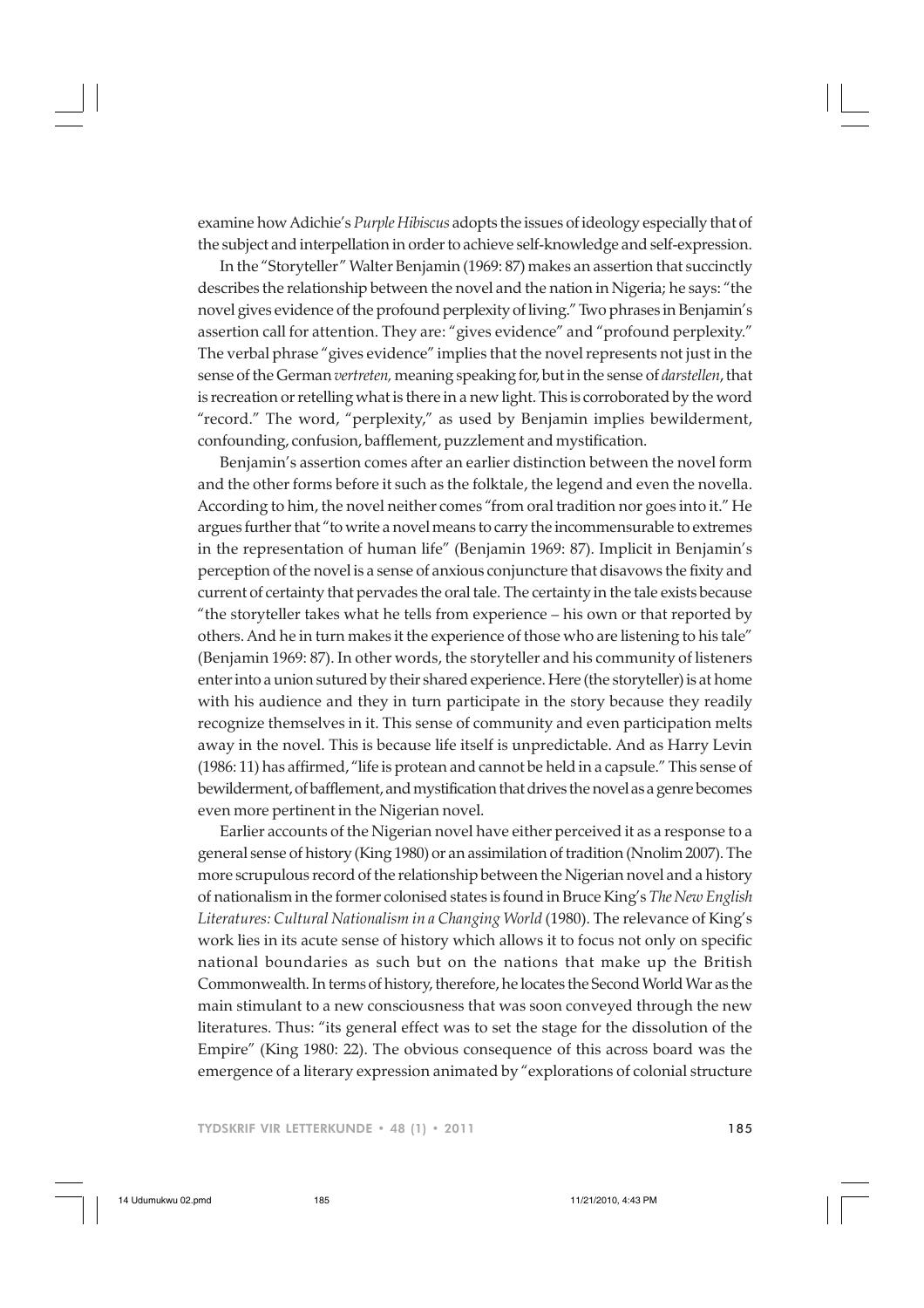and inheritance of local society" (King 1980: 25). It is perhaps in his account in the third chapter of his book entitled, "New literatures and nationalisms," that King illuminates the direct relationship between literary communication and the process of nationalism in the new states.

He begins by noting the effect of fracturing from colonialism, to the emergence of the new nations and the new literatures. He draws an analogy with Europe and notes that the national literatures (what he also calls vernacular literatures) of Europe would not have been conceivable at a time when Europe was "culturally unified through Rome" (King 1980: 39). Accordingly, he says, the same process of nation-building in Europe can be said to be at work in the new nation states. This is because these nations are "attempting to transform themselves into nations having shared history, myths, habits and values of a people with a common culture" (King 1980: 39). However the bonding to fracture that manifested in these nations had different implications for the people and provided a diversity of subjects for the literature. For example, Canada and Australia may have had shared experiences emanating from their immigrant populations; but for countries like Nigeria or Ghana, national bonding posed a different set of challenges especially in the face of diverse indigenous ethnic nationalities.

Apart from a sense of fracture and bonding, King also identifies the significance of education to the rise of the new literatures in English. According to him the writer in the new nation state is: "likely to belong to the rising new class which having obtained education or urban careers is in the vanguard of the nationalist movement" (King 1980: 45). In *The Novel and Change in Africa* (2006) we have used the Nigerian example in order to highlight the impact of formal Western education on the emergence and development of the African novel. As we have shown, formal Western education brought about the promotion of literacy leading not only to the manifestation of a creative spirit embodied in the writers, but also to the availability of a reading public (Udumukwu 2006: 11). As King has stressed also, formal Western education brought the writer in the new nation to imbibe the formalism in the Western literary canon. But it is important to underscore that when we point to the effect of education on the new literatures in English, education should not *ipso facto* be restricted to formal Western education especially that kind of education delivered through formal instruction in schools and standardised curricula. What gives the new literature its peculiar timbre is the fact that the writers of this literature are children of a double consciousness. They may have received formal training in schools and universities but their works reflect that they are also products of indigenous traditions and modes of instruction. We must also bear this in mind in any attempt to describe an aesthetic for this literature. Accordingly, the writers' awareness of their traditional orature forms an integral aspect of their education. The difference we witness in Achebe's *Things Fall Apart* does not manifest only due to his formal instruction in the tradition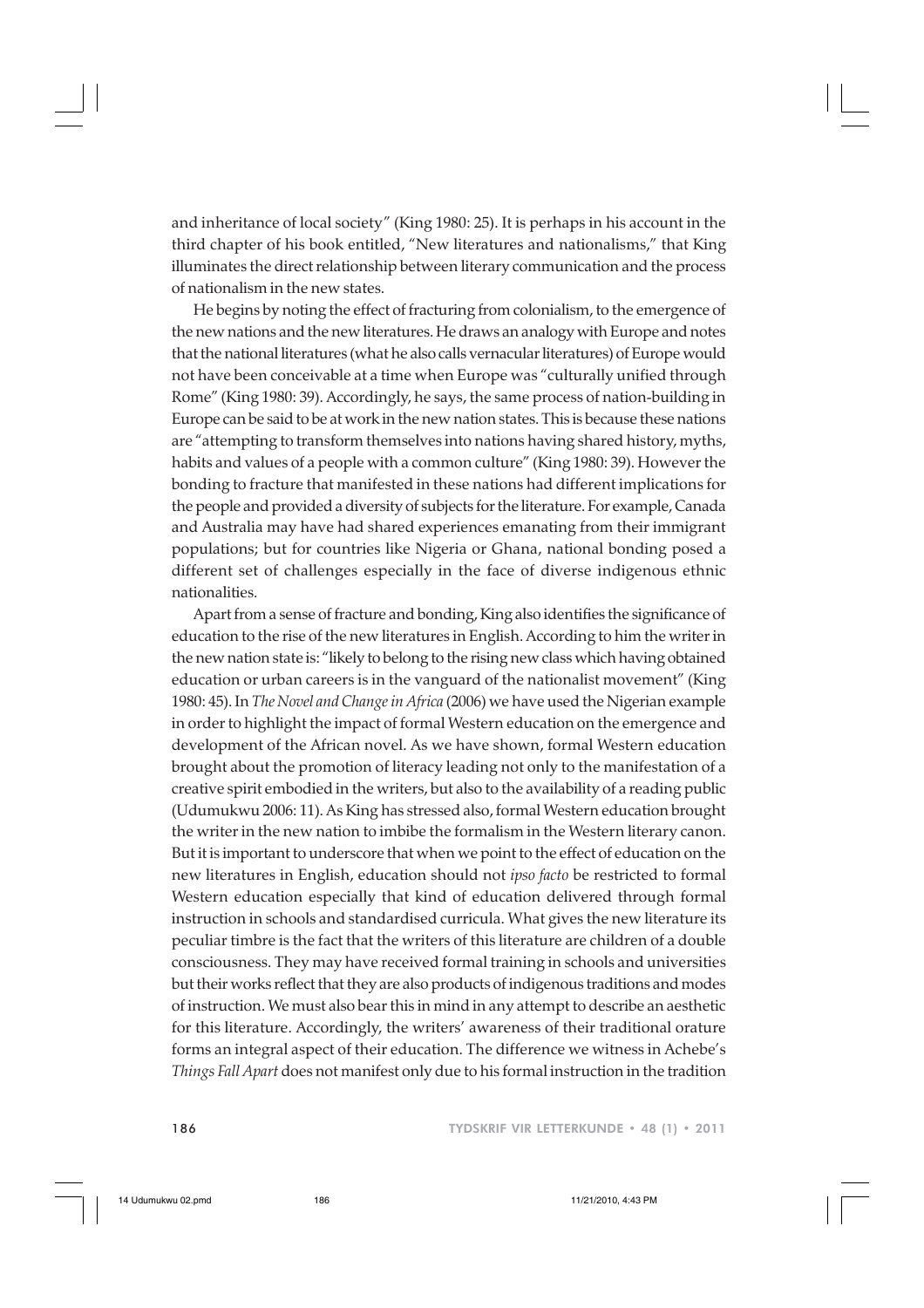of the English novel. It comes also from the fact of his knowledge of Igbo orature. It is on the basis of the effect of these two diverse traditions that we can apprehend the writer's sense of his social responsibility.

Charles Nnolim's "The Nigerian tradition in the novel" begins with an explanation of tradition as the literary conventions and habits of expression used by the Nigerian writer especially the novelist in order to highlight a perception of the Nigerian worldview. Of significance as Nnolim has noted is the writer's ability to assimilate materials from a diversity of cultural backgrounds especially one that is Western in orientation (the novel form in particular) and the other originating from traditional Nigerian orature. Nnolim's essay also forms an important intervention on the possible translation of a major literary form such as the novel from its Western European roots to new cultural contexts. Nnolim is alert to the contribution of oral traditions in shaping the form and content of the Nigerian novel.

Beyond the historicism of King and the cultural nationalist fervour of Nnolim, it is important to see the Nigerian novel as a representation, a narrative, a telling of the power of social and ideological structures which impinge upon the realisation of such ideal knowledge as the Nigerian nation. In spite of its half-century experience as an independent nation state from British colonial rule, Nigeria is a nation in the process of becoming. What the novel has done is to record this process of evolution through, to recall Foucault's assertion, "multiple constraints." These "constraints" are rooted in the very identity of Nigeria itself as a postcolonial nation-state.

Officially, it was in 1914 that the colonial Governor Lord Lugard effected the amalgamation of the Southern and Northern Protectorates. But the process of nation formation in Nigeria dates back to 1826 with the influx of British merchant ships in the Bonny River. As James Coleman has recorded, the Berlin Conference of 1885 gave the British the mandate to acquire the Niger Delta area. This was followed by the renaming of the region as the Oil Rivers Protectorate with a charter given to the Royal Niger Company "to administer, make treaties, levy customs and trade in all territories in the basin of the Niger and its affluents (sic)." (Coleman 1979: 41). What followed was a gradual and piecemeal acquisition of territories, protectorates and colony that was eventually called Nigeria after a bill on the Royal Niger Company in the House of Commons in July, 1899. The colonial project from its outset in the late 1800s manifested on the basis of agglutinations – the appropriation of diverse and disparate lands and people under the mandate of the British Crown. In the postcolonial era the nation has undergone different forms of reconfigurations, which shift away from an abstract form of cohesion through the process of regionalization, state creation in order to justify the idea of One Nigeria. But to recall the case made by Ania Loomba (1998: 207) about the postcolonial nation: "The nation is a ground of dispute and debate, a site for the competing imaginings of different ideological and political interests." It is in this kind of troubled milieu that we can appreciate the restless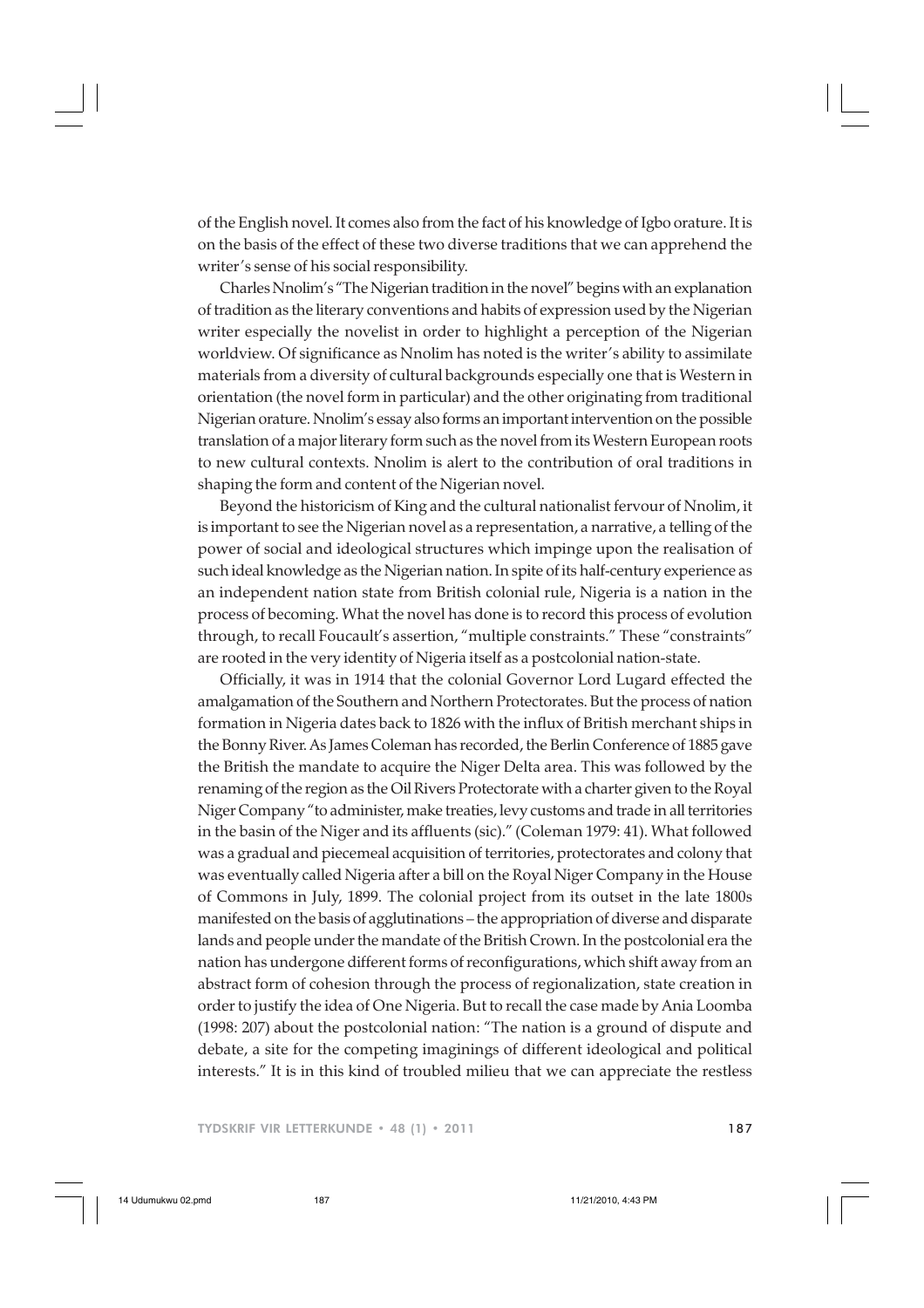survival of the novel in its march to provide "evidence of the profound perplexity" of living in Nigeria.

What emerges in this conception of the nation is the problematic nature of truth itself. Truth is not a transcendental given to be decoded on the basis of a universal history of nationalism as in Bruce King or an original sense of source or culture as in Nnolim. On the contrary, truth manifests as something that the people of the nation work to produce for themselves. Achebe's *Arrow of God* (1964) is exemplary of how the people of the Nigerian nation go about producing their own truth; how they use it and demand that it serve their fundamental needs rather than their needs conforming to a fixed pattern of truth. This worldliness of truth is highlighted in *Arrow of God* not only through the cast of characters that confidently and purposefully do not accept things on their face value. It is there in the construction of the deity, Ulu, the establishment of the office of Ezeulu, the functions Ulu is supposed to perform and the crisis that erupts towards the end when Ezeulu tends to ossify truth rather than making it malleable to the needs of the people.

Also in *Anthills of the Savannah* (1987) we are presented with an incident in which a minor character, Elewa's uncle, asserts thus: "We have seen too much trouble in Kangan since the white man left because those who make plans make plans for themselves and their families." He emphasizes in addition: "I say there is too much fighting in Kangan, too much killing. But fighting will not begin unless there is first a thrusting of fingers into eyes. Anybody who wants to outlaw fights must first outlaw the provocation of fingers thrust into eyes." (Achebe 1987: 228).

Implicit in this assertion and emphasis are two domains of discourse. These are the domains of those that make plans and that of those for whom plans are made. What is foregrounded, however, is the sheer irresponsibility of those with authority. Achebe presents this as the mark of the failure of leadership in the nation. And this failure projects the nation into a violent milieu as we see in the emphasis by the character. Note the choice of words that represents this milieu. It includes: fighting, killing, thrusting of fingers into eyes, and provocation. Achebe is being figurative in his presentation of this milieu. But it only confirms the case made earlier by Loomba about the "nation as a ground of dispute and debate." The implication of this is that the language of national belonging "comes laden with atavistic apologues" (Bhabha 1994: 203). Rather than existing on the basis of a fixed sense of self-apprehension, the nation emerges as a "contested referent" (Esonwanne 1993) or as a "contested construct" (Yewah 2001).

A functional way of negotiating these concerns in the Nigerian novel is to adopt the crucial issues embedded in the theory of ideology especially the issues of interpellation and the concept of the subject in ideology. Generally ideology is defined as a systematic body of ideas organized from a particular point of view, which can be political, scientific or racist in nature. As such it manifests through language as a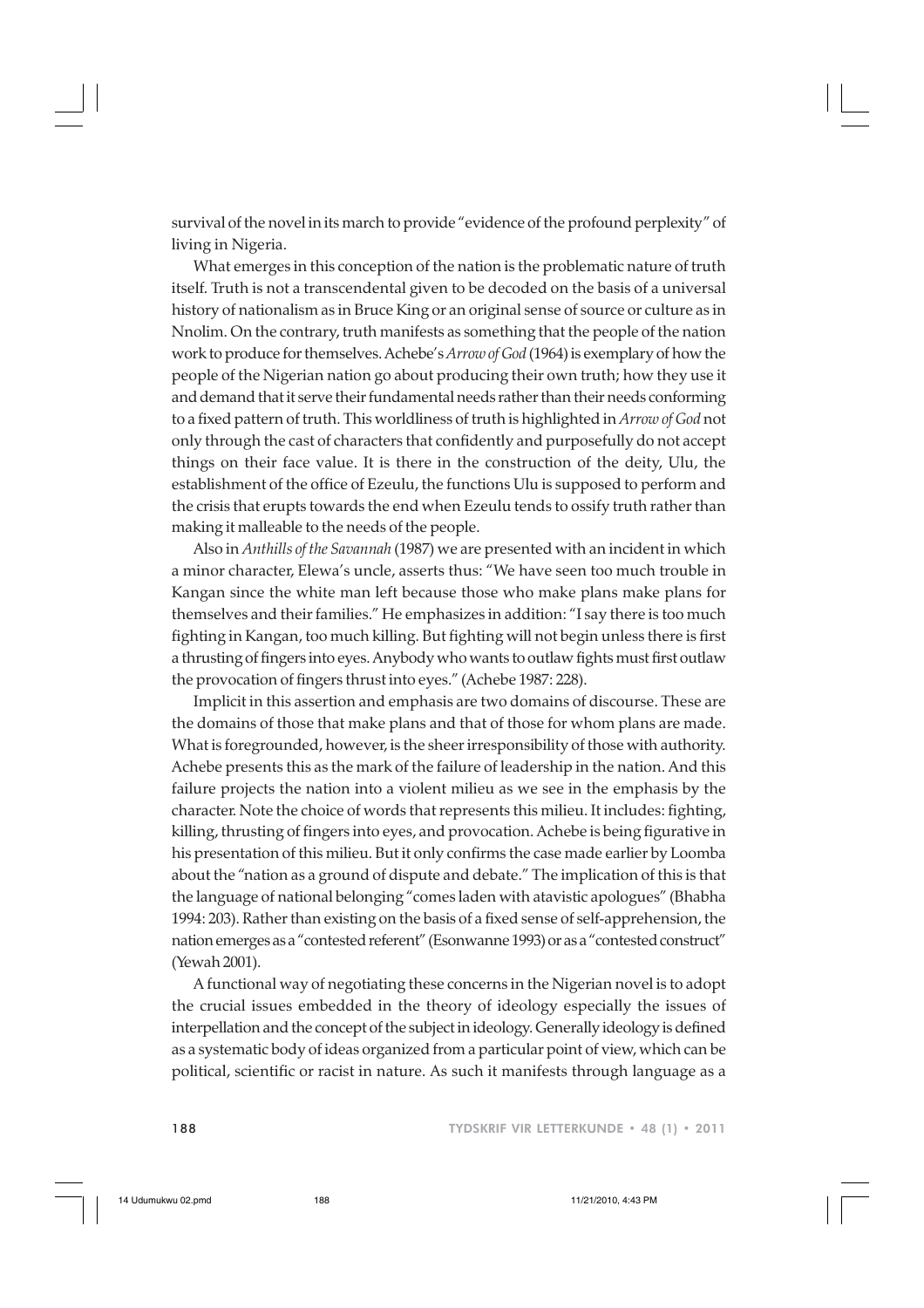systematic distortion or false consciousness that is used in the interest of a social group or class. But to go beyond this general conception we need to recall Terry Eagleton's assertion that "ideology is a convenient way of categorizing under a single heading a whole lot of different things we do with signs" (1991: 193).

This definition of ideology owes a debt to Louis Althusser's structuralist revision of Marxism. In this regard Althusser had defined ideology as a representation of the relationship between individuals who function as subjects. Thus ideology establishes a link between a subject, who is a free subjectivity, a centre of initiative and power, and another subject who is the subjected being that submits to a higher authority: "the category of the subject is only constitutive of all ideology insofar as all ideology has the function (which defines it) of 'constituting' concrete individuals as subjects" (Althusser 1971: 171). Our subjection in ideology is achieved through the operation of interpellation or hailing. Accordingly, "ideology hails or interpellates individuals as subjects" (Althusser 1971: 175). This poses a genuine problem in the context of the Nigerian novel. This problem emanates from the implicit paradox in the constitution of the subject. This is because as concrete individuals, subjects can engage themselves in ideological recognition; they can wield a particular ideology to their advantage. The absence of a homogenous sense of truth, to which all subscribe even within a national boundary such as Nigeria, is testimony to the different things people are doing with signs as subjects in ideology. The obvious advantages are the demystification of the nation as a unitary essence and the understanding of the nation beyond the limit set by the power-elite. In the rest of the discussion we will see how *Purple Hibiscus* represents the role of ideology in the constitution of the Nigerian novel.

## **The action of** *Purple Hibiscus*

The action of *Purple Hibiscus* is organised in four sections: Section 1 is entitled, "Breaking God": Palm Sunday "(1–16).1 Section 2 is entitled "Speaking with our spirits: Before Palm Sunday (17–253). Section 3 is captioned "The pieces of God: After Palm Sunday "(255–91), while the final section which forms the denonement is captioned "A different Silence: The Present" (293–307). The homodiegetic character, Kambili, a teenage girl, tells the story. She belongs to a family of four, made up of her father, Papa, mother, Mama, brother, Jaja, and herself. As the story unfolds, her experiences in the family are interwoven with the experiences of members of the extended family especially that of her aunt, Aunty Ifeoma and her children. While Kambili's family resides in Enugu, Aunty Ifeoma resides at Nsukka. The action moves between these two main settings of Enugu and Nsukka in South Eastern Nigeria, in the dying months of the military rule of Sani Abacha. Even though her narrative centres on events in her family, which makes it possible to assert that the action is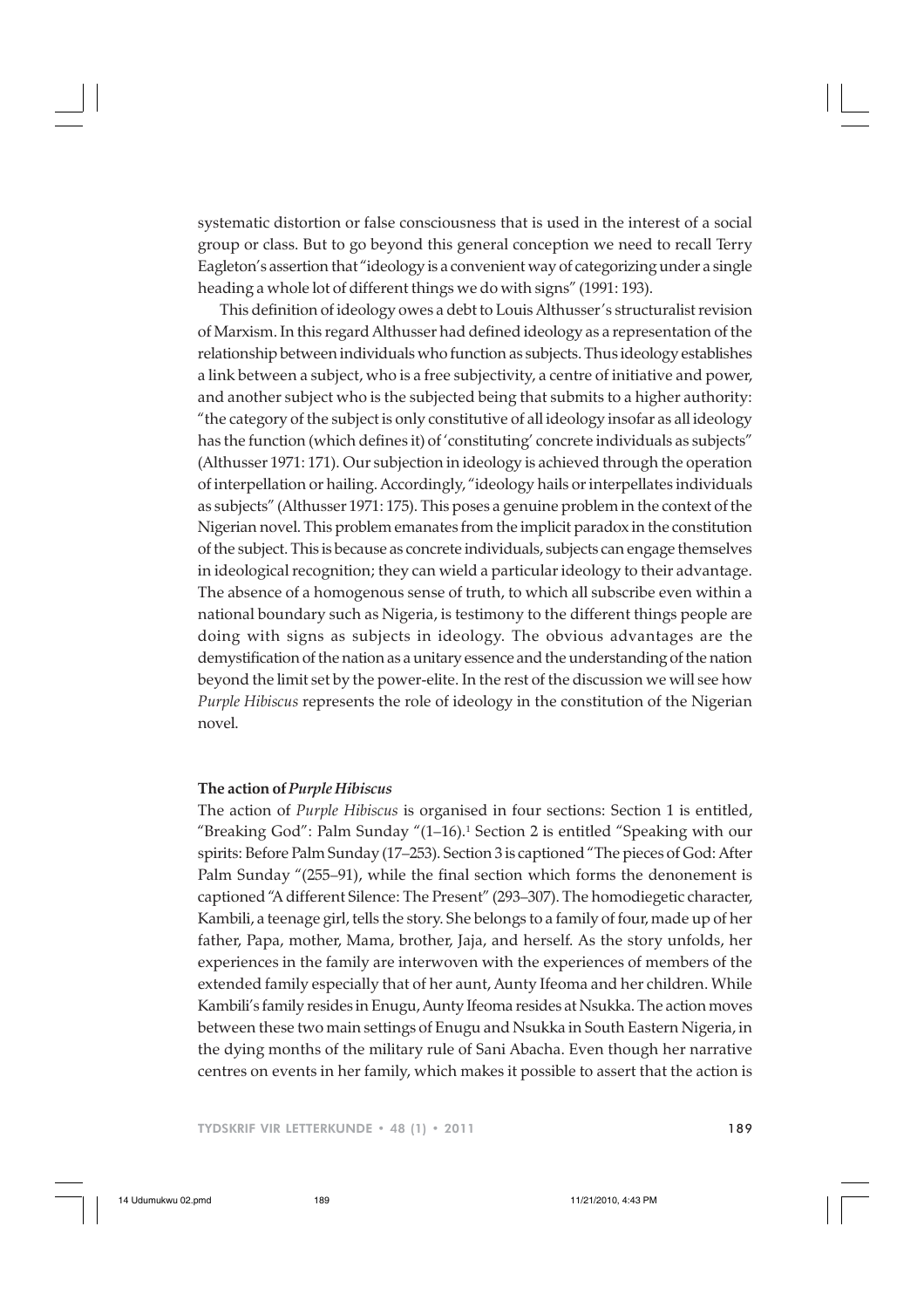propelled by the ideology of the domestic sphere. These events form intersection with the general milieu of military dictatorship in the nation. Kambili's father's authoritarian dominance in the domestic sphere becomes a shadow of the dictatorial regime of the military at the national level.

The main line of action is initiated by Jaja's refusal to go for communion. It develops with Papa's reaction that results in the breaking of Mama's figurines. The action and reaction unleash a cloud of silence and anxiety that is heightened by Papa's fussiness, which is borne out of a fanatic Catholicism. As Kambili tells us, "when Papa threw the missal at Jaja, it was not just the figurines that came tumbling down, it was everything" (15).

The action moves to the past in section two which is entitled, "Speaking with our spirits: Before Palm Sunday." In this section we are given insight to the shadow of Eugene's authority over the family. The events in this section are foreshadowed toward the end of the last as Kambili. "Lay in bed and let her mind rake through the past through the years when Jaja and Mama and I spoke more with our spirits than with our lips." (15–16). With this in mind it is easy to see that Jaja's defiance which manifested as his refusal to go to the communion, is precipitated by the events of those years of silence of muted interaction as they spoke with "our spirits". The second manifestation of this defiance is subtly reported by Mama in response to Kambili's question as to Jaja's whereabouts; to this Mama responds: "In his room he did not come down for dinner." (15).

The incident of Eugene beating his wife and daughter early on a Sunday morning is a dramatisation of the atmosphere that compels muted interactions in the home (101–02). It also initiates the atmosphere of domestic violence. Nsukka lifts the lid off their contained life. At Nsukka Jaja and Kambili come face-to-face with reality as it is. Nsukka takes them away from their natural attitude and exposes them to the harsh realities of social experience. It begins with the realities in Aunty Ifeoma's apartment. We witness it in her crammed accommodation. It also manifests in the struggle to save water either by leaving the toilet unflushed (121) or by rising early to fetch water from the tap (126). Also, Aunty Ifeoma "dissolves a few spoonfuls of dried milk in a jug of cold water." (127). Another dimension of these harsh realities is the incessant fuel scarcity of the nation. From Aunty Ifeoma's apartment and the domestic sphere, we move to the national level. The good part of Nsukka for Kambili and Jaja is to live without Papa's schedule (140).

#### **Voice in** *Purple Hibiscus*

Voice is the first and perhaps the more pervasive aspect of *Purple Hibiscus* that serves as a vehicle for the constitution of the Nigerian novel. We will then begin with the question, what is voice? In accord with contemporary theories of narrative, especially influenced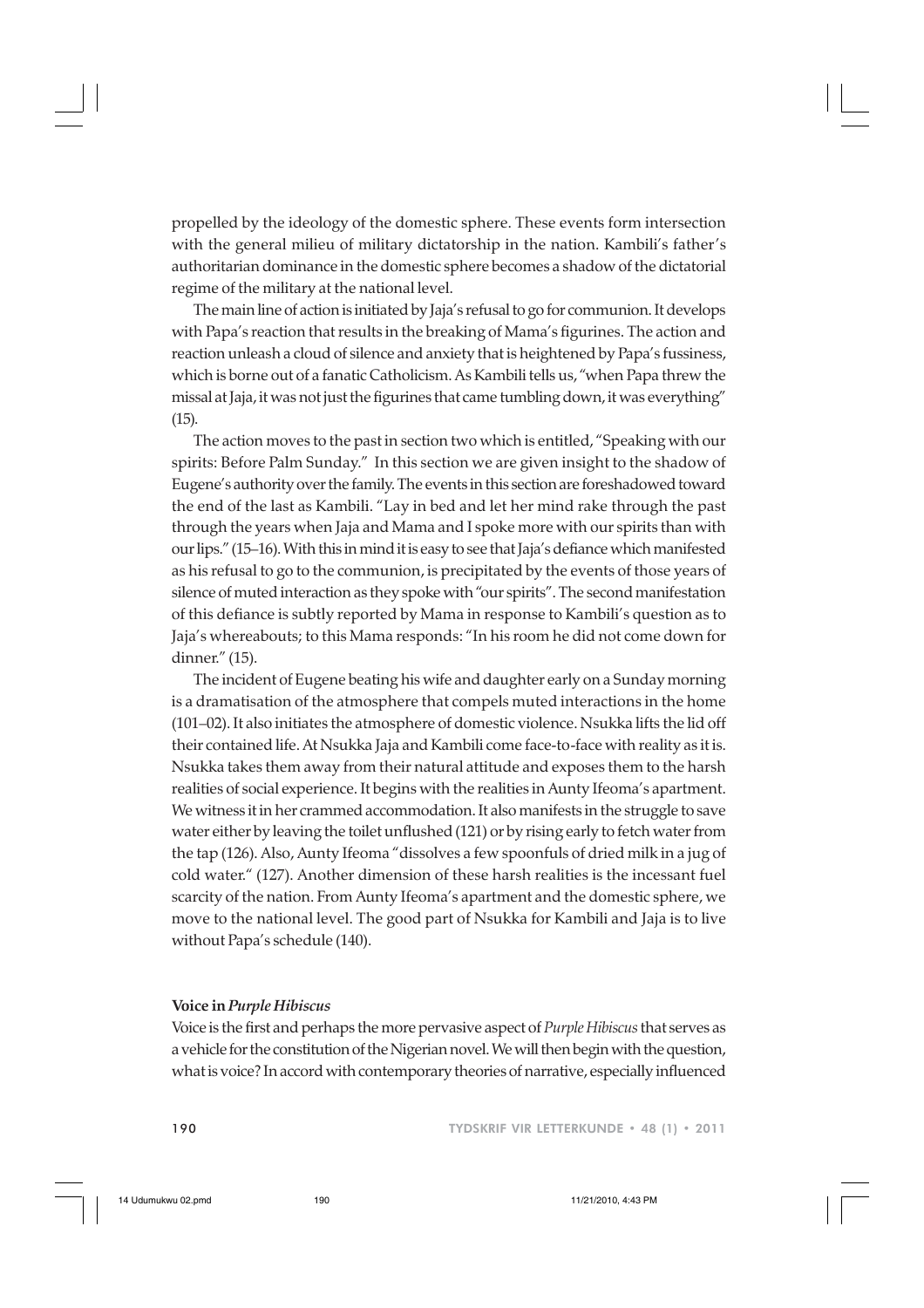by the work of Gerard Genette, voice is used strictly in terms of how we can provide answers to two key questions. The first question is: "who speaks?" This is the question of the identity of the text's narrator, its narrative or diegetic voice. Diegetic from diegesis is used here in order to identify the distinguishing feature of narrative as different from say drama. In this regard narrative is marked by the act of telling as opposed to the predominant mimetic nature of drama. The second question is: "who sees?" This refers to the question of whose point of view orients the diegesis of the narrative text.

The significance of *Purple Hibiscus,* which opens it up to the issues of ideology, is that it is animated by a tension between these two aspects of voice. Although Kambili acquires the identity of the narrative voice, the one who speaks, the narrative itself is driven by three different points of view. Kambili qualifies as what Genette calls a homodiegetic voice. This is to say, she is both the narrator and also a main character in the narrative. She participates in the actions she presents to the reader. At the same time, she captures the different points of view implicit in the action she is presenting. By mediating between presentation and perspective, she acquires the advantage of empathy and distance. Empathy enables her to be involved in the action, while distance enables her to become cynical of, and therefore, reveal the ironical situation in what she sees.

As we have noted earlier, three different levels or perspectives drive the narrative. These terms, point of view and perspective are the same as the term, focalization (Prince, 1988). But for the purpose of consistency and clarity of presentation, we will use perspective in our discussion. Three characters represent three perspectives in *Purple Hibiscus*, namely: Eugene (Papa), Aunty Ifeoma, and Kambili who is also the speaking voice. Interestingly, these three perspectives form a dialectical pattern of development in the narrative.

### **Eugene's perspective**

Accordingly, Eugene's perspective is the thesis, which is also the dominant patriarchal position. Aunty Ifeoma constitutes the antithesis. Her perspective is not only contrary to the other, but it serves to initiate moments of its demystification. Kambili's perspective functions as the synthesis. This is because through her perspective a new voice and basis for action is defined especially towards the end of the narrative. But the second perspective, that is Aunty Ifeoma's perspective, forms the catalyst to this new perspective in the novel.

In terms of practical analysis, therefore, these three levels of perspective will guide our discussion. It is important to note, as well, that although the plot is arranged in three parts, the three perspectives we have identified are interwoven into the entire action. But the importance of these tripartite levels of perception is that it creates room for multiple ideological subjects to be seen. On the basis of this potential of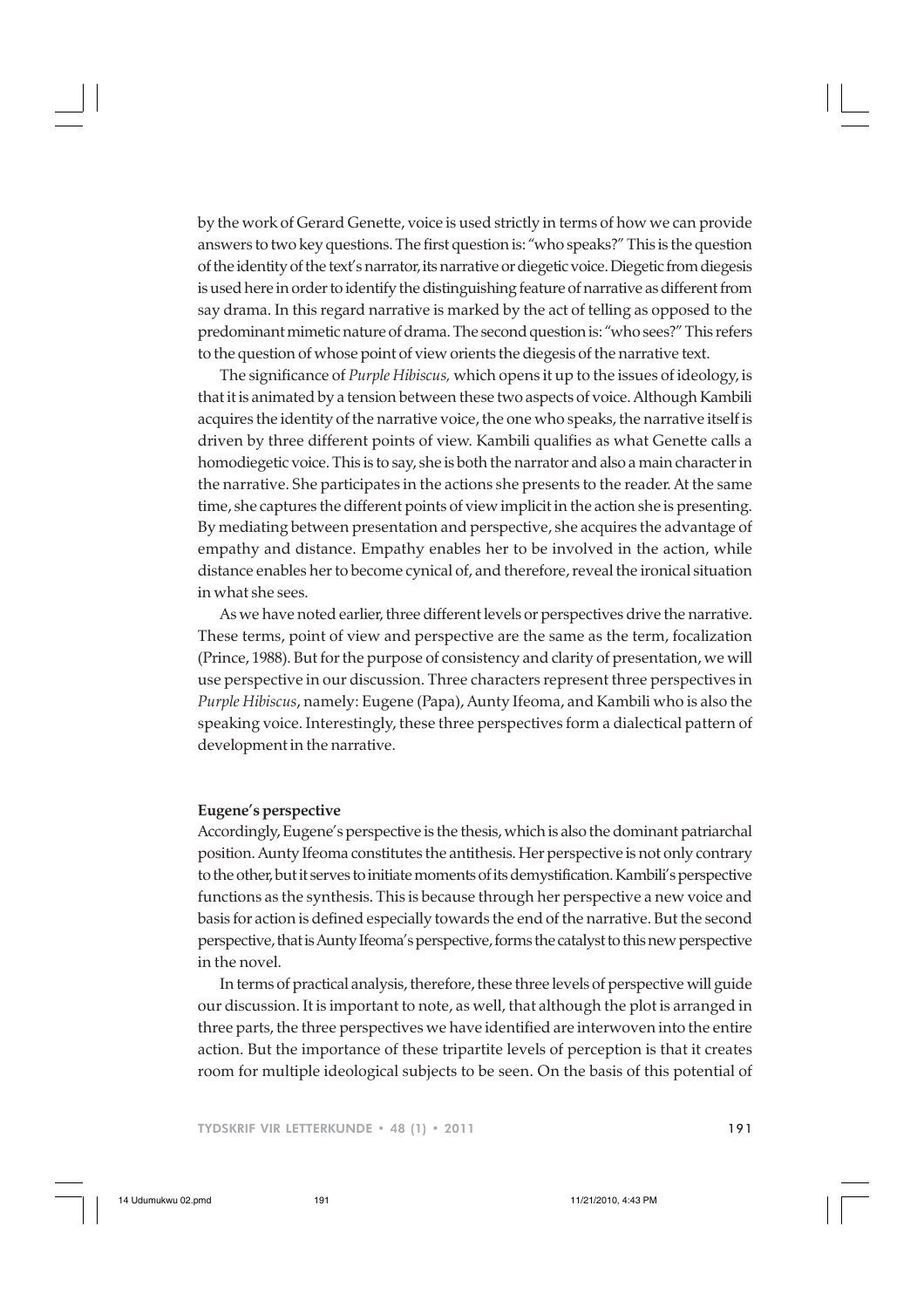clearing a space within which we hear different voices, *Purple Hibiscus* is an example of what Mikhail Bakhtin has called a dialogic and polyphonic text. Such a text is ultimately oriented by dialogism, that is, "the effect created when a text contains a diversity of […] narratorial and characterial voices creating significant contrasts and tensions." (Jahn 2005: 19). The overall significance of polyphony is that it strengthens our conception of ideology as constituted by relations between subjects. It is on the basis of polyphony, also, that the novel as an example of postcolonial discourse can serve to demystify the nation as a unitary essence.

Eugene is presented as a zealous even fanatical Catholic and entrepreneur. Our first encounter with him is on the very first page of the novel, at a moment of crisis as he reacts to his son's refusal to go to communion. We are told: "Things started to fall apart at home when my brother, Jaja, did not go to communion and Papa flung his heavy missal across the room and broke the figurines on the étagère. We had just returned from church." (3).<sup>1</sup>

Language functions here in order to capture the overall crisis at this stage. Thus we are told: "Papa flung his heavy missal across the room," and it "broke the figurines on the étagère." With this "everything changed" as "he banged his leather bound missal down on the table." The dominant image here is that of fracture with its connotations including: crash, rupture, fissure, shatter and smash. On the surface, Jaja's defiance precipitates the shattering of Mama's figurines. We are told that Mama is emotionally attached to the figurines. In addition, the title of this section of the novel, "Breaking Gods," refers to the shattering of these figurines. But beyond the surface we witness a pattern. This is because Jaja's defiance serves to put his father's dominance in brackets. The young man's action establishes a shattering of the oppressive cloud cast over the entire domestic space as a result of their father's presence and dominance. In this regard their father is the god in question. Although he breaks his wife's figurines, "the figurine pieces on the floor" ironically point to the demystification of his authority. This is because as we will see, this incident provides the opportunity for the story to be told and also for Kambili to gain the capacity for self-expression.

Apart from this, the speaking voice here is Kambili's. The echo of her voice resounds through the use of forms of the first person pronoun, namely: "my" and "we". The possessive form "my" helps to establish a link between her and her brother, Jaja. But as a form of the first person, it also allows us to hear her as a subject in her own right and also as a female who has a brother. This is Adichie's way of underscoring that one can be female and also a subject. Subjectivity, in other words, does not exist only for the advantage of the male. Again the voice we hear is not that of the brother, but hers. The plural form, "we," is used to establish her participation in the action she is speaking about. The other participants are members of her family, her father (Eugene), her mother (Mama) and her brother (Jaja). The immediate setting for this first action is the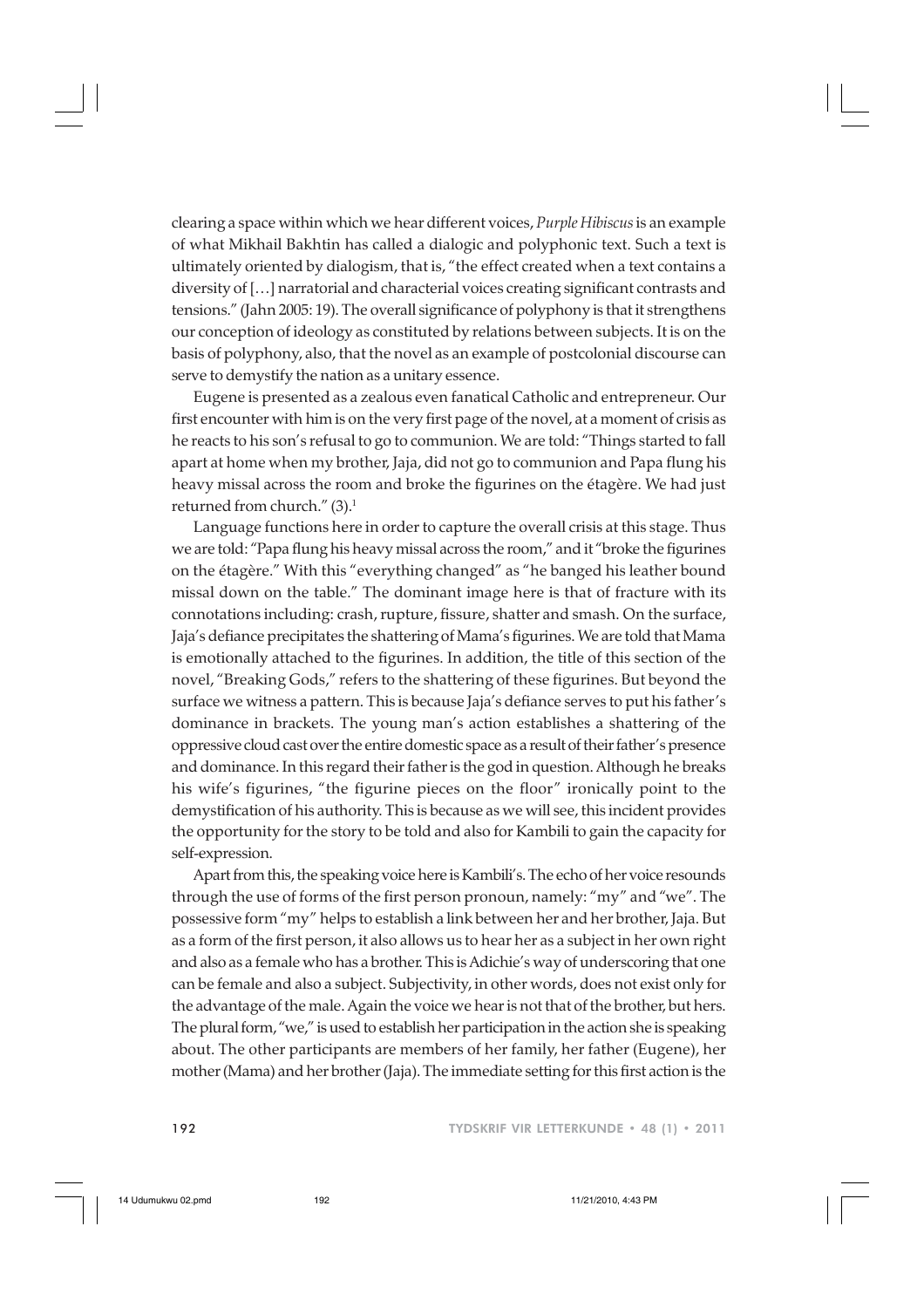family's living room. The objects include: Papa's "heavy missal," Mama's "figurines on the étagère," and the "fresh palm fronds." The two other sentences that follow buttress Kambili's status not only as a speaker, but also as a participant and subject in the action. In this regard she speaks with foreknowledge in relation to the "fresh palm fronds." She says: "Later she would knot the palm fronds into sagging cross shapes and hang them on the wall beside our gold-framed family photo. They would stay there until next Ash Wednesday when we would take the fronds to church, to have them burned for ash." (3). The use of "we" and "our" points to her sense of participation.

Beyond what she says and a revelation of her involvement in it, another crucial point emerges even at this level of the narration. This is because it is not only what Kambili says that matters, it is also about what she sees. Through her telling we see a sense of home. But also, and more importantly, we see a sense of tradition. We see a tradition rooted in Catholicism. It is this tradition that interpellates the characters into the domain, "home". In addition, the third sentence that follows the previous two, introduces Papa as the dominant subject of tradition. We are told: "Papa, wearing a long gray robe like the rest of the oblates, helped distribute ash every year" (3). Accordingly, we hear Kambili speaking but through her, we see the dominant perspective that is presided over by Eugene as the dominant subject.

The action moves to an earlier period before Palm Sunday. The significant issue at this level is that it serves to illustrate forms of patriarchal control and subsequently violence. The major symptoms of patriarchal violence are bound up with the notions of "ownership," "domination," and "submission." In order to chart out the interrelationship of these notions and their effects on patriarchal violence we will focus on the character, Eugene. As a character, Eugene has a peculiar self-image of himself. By self-image we mean the picture the individual has of himself or herself; or the sort of person an individual believes he or she is.

At the early stage of the narrative, Eugene's self-image is presented through the eyes of two other characters, namely: Kambili, his daughter and through the eyes of a minor character, Reverend Father Benedict, his parish priest. Kambili observes thus: "Papa, wearing a long, gray robe like the rest of the oblates, helped distribute ash every year. His line moved the slowest because he pressed hard on each forehead to make a perfect cross…." (3). And she says: "Papa always sat in the front pew for Mass [...] Most people did not kneel to receive communion [...] but Papa did" (3). Apart from Kambili, Father Benedict says: "Look at Brother Eugene. He could have chosen to be like other Big Men in the country […] But no, he used *The Standard* [a newspaper published by Eugene] to speak the truth…" (5).

We note the dominant mode of presentation of Eugene by both his daughter and the priest. The two voices have used the mode of contrast in their presentation of the character. First, the daughter contrasts him to the other worshippers in order to highlight his difference. Second, Father Benedict contrasts him from other "Big Men".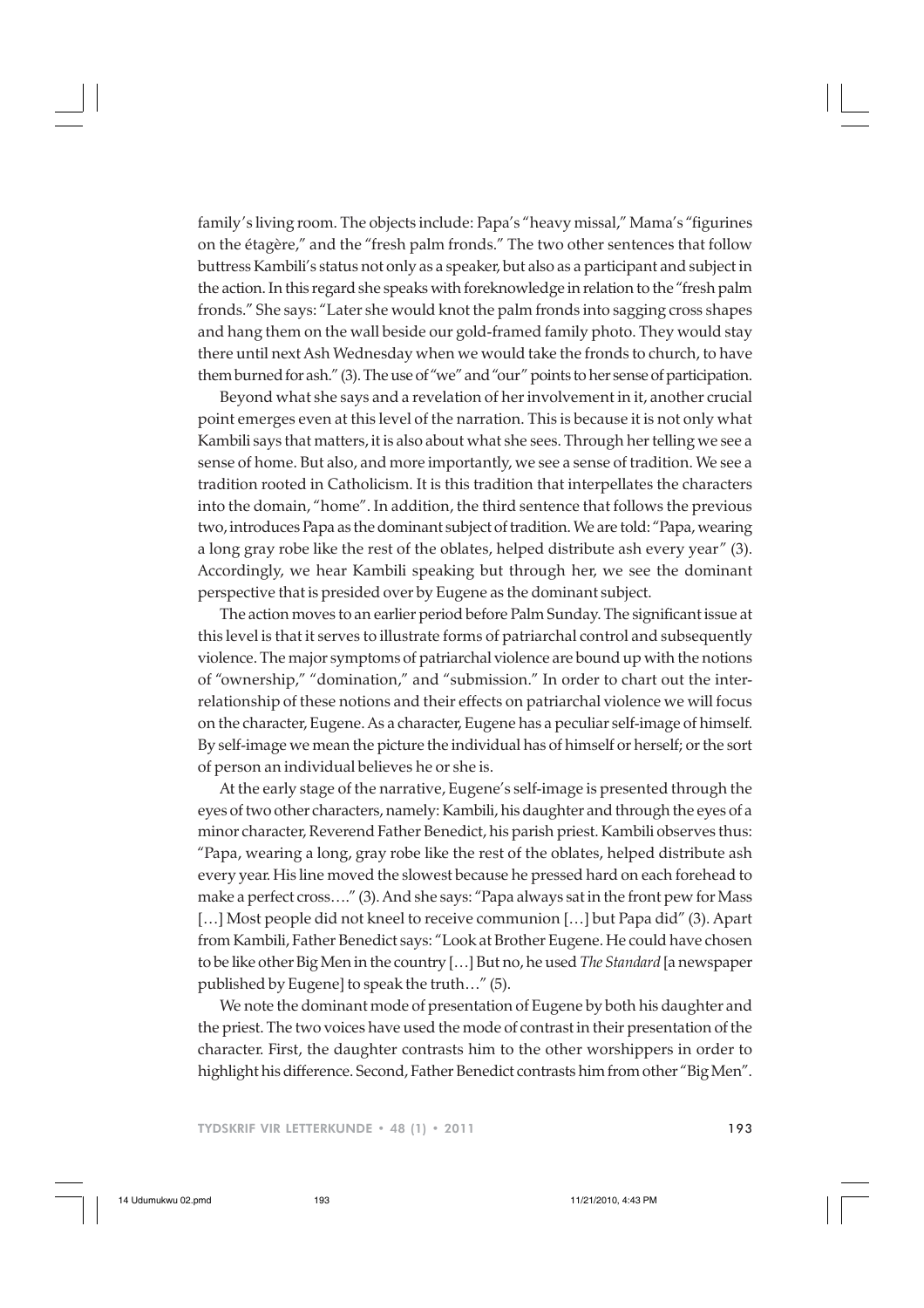Thus we are told that Eugene believes in the truth and likes to affirm it unlike others and he is devoted in the exercise of his faith. He is also a lover of the truth.

Are these assessments by the two characters consistent with Eugene's own perception of his self–image? The answer is yes. This is demonstrated in his anger at Jaja's refusal to take communion. His ire in this instance is consistent with his sense of devotion. He says: "You cannot stop receiving the body of our Lord. It is death, you know that." (6). He is even horrified to hear Jaja de-symbolizes the communion by calling it "wafer" instead of "host" as it is called in Roman Catholic liturgy. By insisting on the more sacred term, "host" rather than "wafer," Eugene remains consistent with his love for truth, that is, the truth of his faith.

Again the interplay between "host" and "wafer" is indicative not only of the opposition between denotation and connotation but also of the importance of signification for constituting postcolonial discourse. By insisting on the connotative import of the sign Eugene hopes to maintain tradition and thereby to keep discourse at the level of fixity. If he succeeds in doing this he will equally exercise his control, his power of ownership and domination not only on words but on his hearers. But by insisting on the primary or denotative significance of words Jaja calls attention to the fact that words function in accord with the user's intention. Therefore in the overall need for constructing postcolonial discourse we must come to terms with the facts that there is no internal core as such in words and we cannot be held in the prisonhouse of words.

Another instance of Eugene's stress on ownership, domination and submission unfolds at dinner especially on the occasion of sharing the new fruit juice from one of his factories. Jaja subtly reject Eugene's desire for confirmation of his ownership. This ownership manifests in his desire that members of his family accept the new product just as he has. We are told: "Papa was staring pointedly at Jaja […] 'Jaja, have you not shared a drink with us, *gbo*? Have you no words in your mouth?' […] Have you nothing to say, *gbo*, Jaja." (13). At this Jaja responds: "*Mba*, there are no words in my mouth […] I have nothing to say." Jaja thus refuses to engage in the act of repetition; that is of repeating the code of ownership, domination and submission instituted by his father.

Besides, we see Eugene's insistence on ownership and therefore patriarchal violence in the image of the compound wall at his family residence at Enugu. We are told: "The walls that surround Daughters of the Immaculate Heart Secondary School were very high, similar to our compound walls." (45). Apart from the high walls, the compound walls have "coiled electrified wires." The high walls, the coiled electrified wires and the large iron gates serve as indices to Eugene's sense of ownership. At the same time they represent the family compound as a garrisoned space with its correlation with barricade and iron curtain. Within this type of space, the lives of the children are run on the basis of rigid schedule. For example, "once" she says, Kevin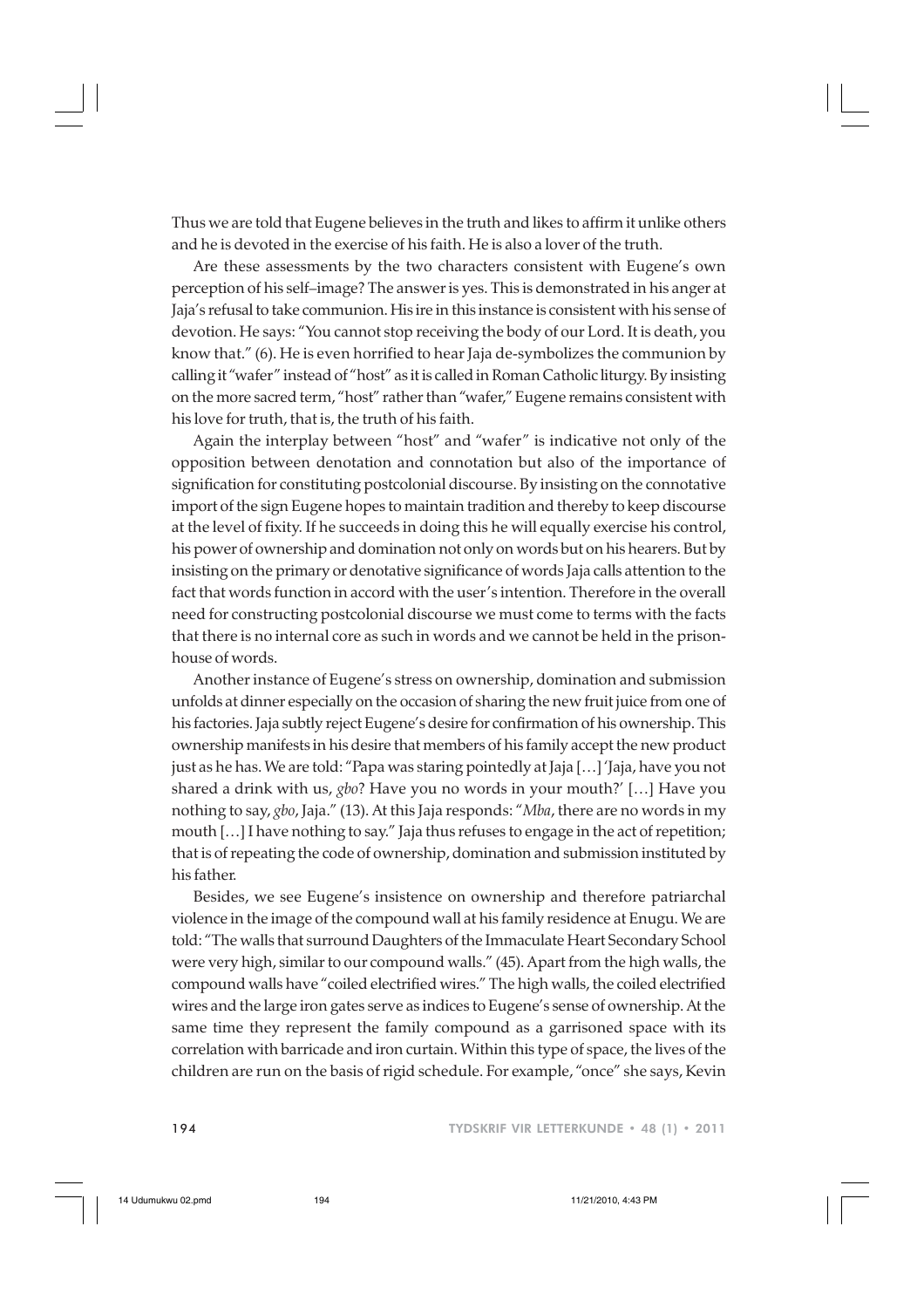told Papa I took a few minutes longer, and Papa slapped my left and right cheeks at the same time, so his huge palms left parallel marks on my face and ringing in my ears for days." (51). Earlier, Kambili tells us of an instance in which the effect of schedule is dramatised in the narrative. Thus she says: "Jaja and I washed our school uniforms while Sisi washed the rest of our clothes. We always soaked tiny sections of fabric in the foamy water first to check if the colours would run, although we knew they would not. We wanted to spend every minute of the half hour Papa allocated to uniform washing." (19).

At work here is domestic ideology within the framework of Eugene's household. On the surface it dramatizes an instance of Jaja and Kambili washing their school uniform. However, the ideological positioning emerges in the relationship between characters who are also subjects. Apart from Jaja and Kambili, the other characters here are Sisi and Papa. Papa is not physically present. But he is present ideologically because he is the dominant subject. By washing their uniform the children are dramatising an instance of their interpellation as subjects within the dominant ideology. Their action here is represented as also their response to their hailing by their absent father. Thus she says: "We wanted to spend every minute of the half hour Papa allocated to uniform washing." (?). Note also the implicit division of labour that forms an important part of the events in this scene. Sisi washed the rest of the clothes, while Jaja and Kambili focus on their uniform. The question will be asked: how does this seemingly insignificant event illustrate the issue of ideology?

Though the event may seem marginal, it illustrates the children's response to their father's schedule. They respond, first, as children who are conscious of their father's authority. Secondly, in that response, also, they signal an ironic situation that highlights the polyphony in the text. Thus in the second sentence in the passage quoted above, Kambili says at the moment of reflection, "although we knew they would not [run]." Their action in the first part of the sentence is in response to what Papa had said. Yet they are doing it even though they knew that the action is pointless. The point is that "although …" signals their conception of themselves as subjects who can do without the schedule. And while the family visits the village at Christmas, Kambili notices a different atmosphere without schedules. Also, while they visit their cousins at Nsukka, he insists on maintaining control as he hands them their schedule.

On the surface, Eugene emerges as larger-than-life. Indeed this trait forms a basis for the critical reaction to *Purple Hibiscus*. Helen Chukwuma contends that in spite of Eugene's negative attributes, Adichie presents him as a monstrous representation of the modern African male. Chukwuma's worries are formed by the fact that Eugene seems to be a confirmation of the old colonialist assumption about Africa's backwardness. In spite of his success as an entrepreneur there is the possibility of perceiving Eugene as a chip of the "old tribal block" (Chukwuma 2006).

In responding to the opinion expressed by Chukwuma, we will recall two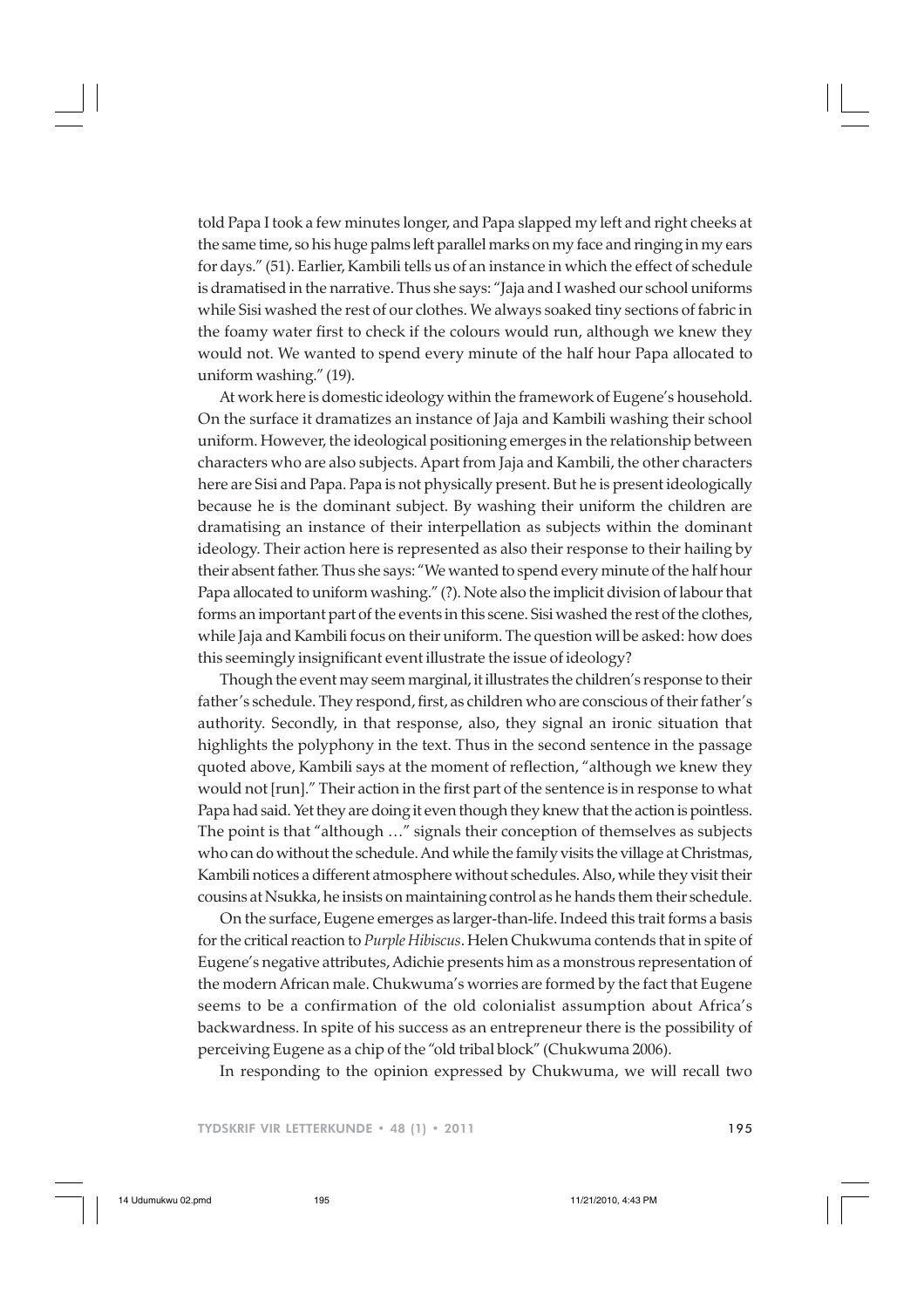important principles that are observed in characterisation. These are the principles of *harmotton* and *homoios*. The first principle implies that a character should be endowed with traits appropriately related to the action while the second principle underscores that the character should have idiosyncrasies and be like an individual (Prince 1988: 13). In terms of *harmotton,* Eugene indeed is overblown, but his presentation is consistent with the overall action of the novel especially the need to demystify the dominant subject of our postcolonial experience and to open up this space of the postcolonial nation to the many voices inhabiting it. He has authority but his actions and motivations render his authority questionable. In terms of *homoios,* Eugene does not at some moments behave like an individual. His relationship with his old father is typical of such negation in his character. This adds up to the overall effect of the action.

Jaja's action precipitates the demystification of patriarchal authority. But his action is directed not to himself as such. His action brings us to an important structuralist theme, namely: that change in an element affects change in other elements. In other words, Jaja's defiance creates a condition of disruption and change in the structure of the family. The disruption manifests in the shattering of Mama's figurines and Jaja's early departure from the dinner table to the consternation of Kambili. The result of this is Kambili and Jaja's visit to their relations at Nsukka. That visit in itself serves as a form of escape; it equally does not only open a new horizon in the development of Kambili as a character, but also serves to open up the next perspective represented by Aunty Ifeoma. Our discussion in this section has focused on Eugene's perspective. We will see how this perspective is negated in the next section.

#### **Aunty Ifeoma's perspective**

Aunty Ifeoma is a sister to Eugene. She is widowed, lives with her three children at Nsukka where she works as a lecturer at the university. The death of her husband even before we meet her in the narrative is a feminist strategy to underscore her as a subject. It also highlights an important trait in her character, namely her sense of independence and tenacity of purpose. We first meet her in the village after an old man has berated Eugene for his false sense of identity. About Aunty Ifeoma, Kambili says:

Aunty Ifeoma came the next day, in the evening […] Her laughter floated upstairs into the living room where I sat reading. I had not heard it in two years, but I would know that cackling, hearty sound anywhere. Aunty Ifeoma was as tall as Papa, with a well-proportioned body. She walked fast, like one who knew just where she was going and what she was going to do there. And she spoke the way she walked. (71).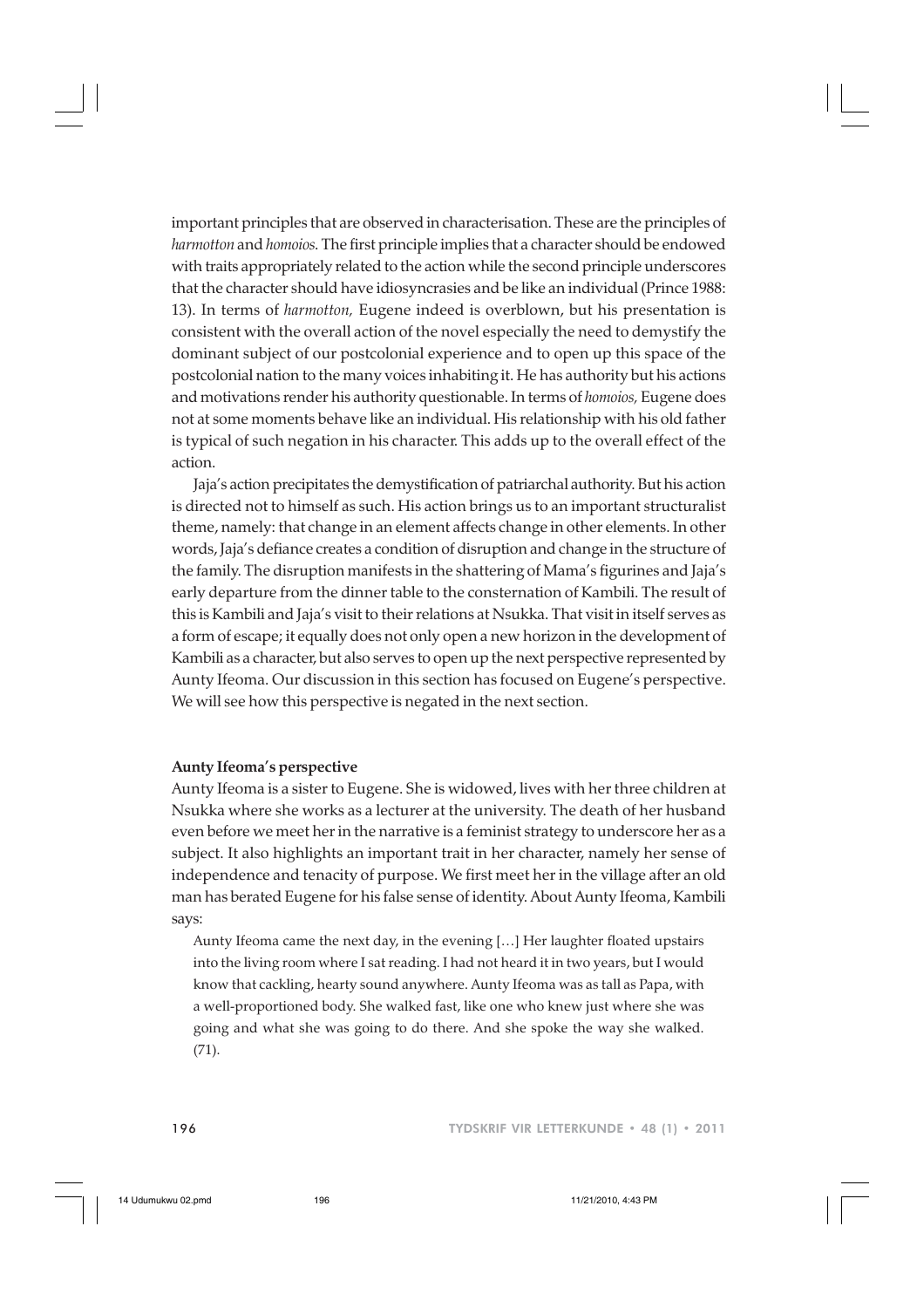Note that Kambili is the one telling us about the other character. In doing that Kambili does not only highlight the qualities in the character but she also underscores the contrast between Ifeoma and Eugene. As the family meets in the village to celebrate Christmas, Kambili tells us about Aunty Ifeoma. She says: "I watched every movement she made…" (76). And later she says, in addition:

Every time Aunty Ifeoma spoke to Papa, my heart stopped then started again in a hurry. It was the flippant tone; she did not seem to recognize that it was Papa, that he was different, special. I wanted to reach out and press her lips shut and get some of that shiny bronze lipstick on my fingers. (77).

In this instance, Kambili tells us about her aunt but at the same time she reveals a new perspective in the narrative. This perspective is signified in the expression: "she did not seem to recognize that it was Papa, that he was different, special. I wanted to reach out and press her lips shut…" Contrary to Kambili's amazement, Aunty Ifeoma is certainly aware that she is addressing Eugene. But what Kambili has not recognised at this stage in the narrative is that Aunty Ifeoma has an entirely different set of motivations. She speaks out of a different perspective that translates as a conscious negation of the perception of Eugene as a "god". As we have seen earlier Eugene has a self-image of himself that makes him construct others in terms of "ownership". It is this self-image that Aunty Ifeoma's flippant tone is meant to demystify. She insists: "Eugene let the children come out with us" (77). Kambili observes that she sounded irritated and her voice was slightly raised. Eugene is ruled by a sense of fear; that is fear of contamination from what he perceives as pagan values. Accordingly, his perspective is dominated by closure as exemplified in the closed doors, the high walls that barricade the family house both at Enugu and in the village. It is manifest in the big gates to his compounds and the schedules that rule the children's lives. Aunty Ifeoma's perspective is animated by openness, creativity, expressiveness and by possibility. Thus, rather than being contained in the cold living room, she insists that the children should "come out with us". This creativity and expressiveness is there on that "bronze lipstick" on her lips. And Kambili wonders: "she laughs so easily, so often. They all did, even little Chima [Aunty Ifeoma's last child]" (85).

The more direct opposition to Eugene's perspective is Aunty Ifeoma's trenchant disapproval of her brother's false sense of piety. Her point of attack is rooted in Eugene's pathological relationship with his father. Their father, Papa-Nnukwu is eighty years old. As Aunty Ifeoma drives him and the children out for sightseeing at Christmas, the old man says: "look at me. My son owns that house that can fit in every man in Abba, and yet many times I have nothing to put on my plate. I should not have let him follow those missionaries." (83).What the old man laments here is his son's lack of care in the face of wealth. Eugene has branded his father as a pagan. It is this same opinion that forms Aunty Ifeoma's point of attack. She says: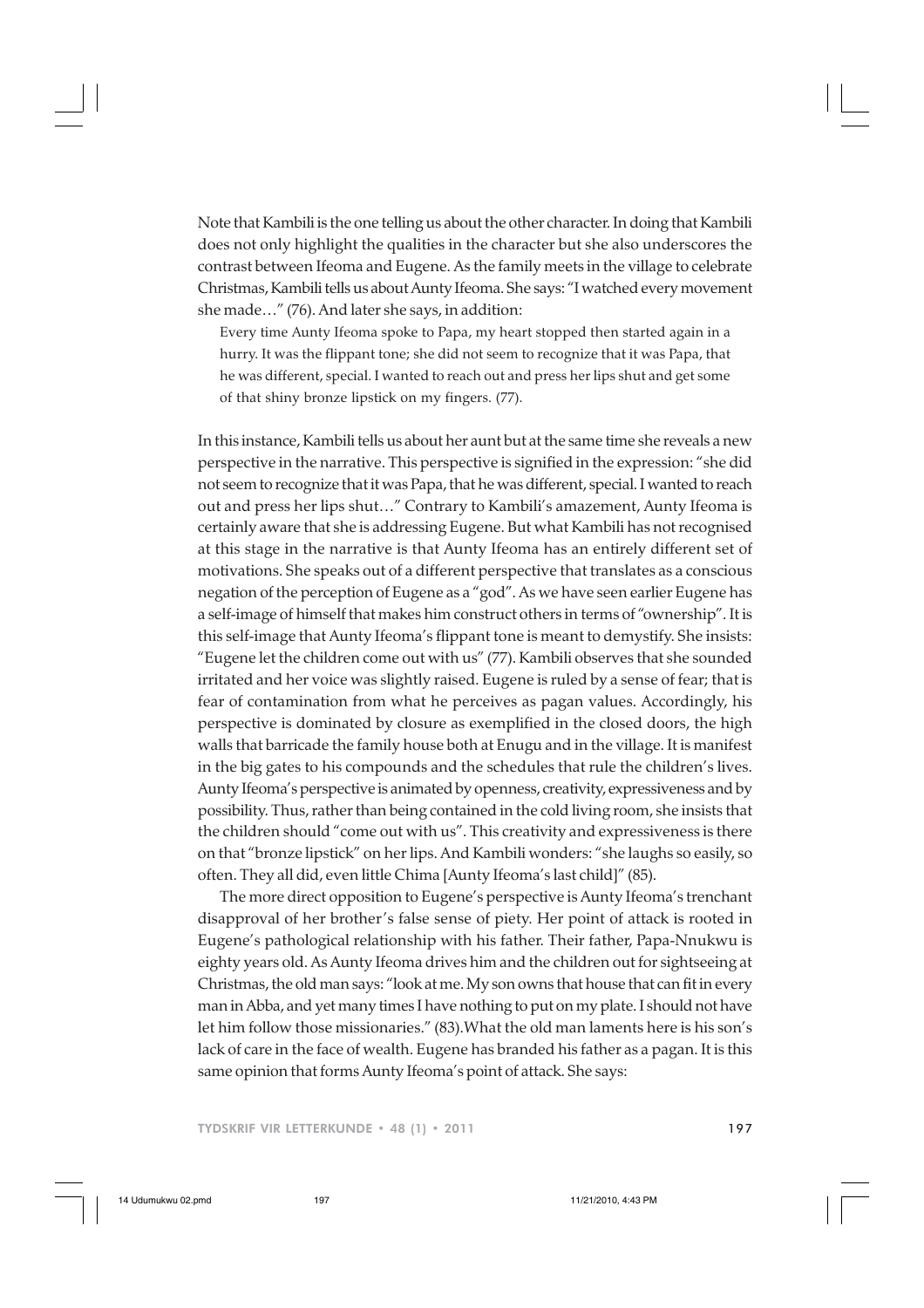But you know Eugene quarrels with the truths that he does not like. Our father is dying, do you hear me? Dying. He is an old man, how much longer does he have, *gbo*? Yet Eugene will not let him into this house, will not even greet him. *O joka*! Eugene has to stop doing God's job. God is big enough to do his own job. If God will judge our father for choosing to follow the way of our ancestors, then let God do the judging, not Eugene. (95–96).

First, we should note the word "truths" used in this assertion by Aunty Ifeoma. From ideological consideration it means the erosion of an absolute subject and, therefore, the erosion of grand truth conditions. Through Aunty Ifeoma, Adichie underscores a vision of the existence of multiple subjects and therefore possible truth conditions. Secondly, Kambili reports to us what her aunt says. But in reporting this she also reveals what the other character sees as corrupt in the perspective of Eugene.

Aunty Ifeoma's perspective brings us to the role of reproduction in the relations between subjects. In order to explain this, we need to recall Althusser's thesis namely: that "all ideological state apparatuses whatever they are, contribute to the same result: the reproduction of the relations of production" (Althusser 1971: 154). Even though Adichie's novel is not concerned directly with the issue of economic production, that is, the type of concern that is central, say, in Sembene Ousmane's *God's Bits of Wood* (1970), yet Althusser's concern with reproduction has pertinence in the relationship between Eugene and Aunty Ifeoma. Ordinarily, the two are related biologically as brother and sister. But that biological relationship is reproduced ideologically through language. In this regard she interrogates the underlying certainties that have informed her brother's actions. Eugene's abandonment of their old father on the assumption that Papa-Nnukwu is a pagan is one of such certainties that need to be questioned.

Eugene conflates reality within his narrow and fanatical orbit. Thus Aunty Ifeoma observes: "You know that the members of our *umunna* [kindred group], in fact everybody in Abba, will tell Eugene only what he wants to hear. Do our people not have sense? Will you pinch the finger of the hand that feeds you?"(96). Eugene's position is, in fact, a negation of the basic principle in Igbo cosmology. This is the principle that: "No man however great can win judgment against all the people" (99). Eugene may have become prosperous on account of his success as an entrepreneur. But his acquired sense of subjectivity has become the basis for negating the principles that secure his people's identity. The dialectical import of Aunty Ifeoma's perspective is moored in this need for holism, the fact that subjects in the postcolonial African context should be responsible. Their subjectivity should empower them to secure the fusion of the community and its identity. This intersects with an important thread in the dialectical paradigm. As Hegel (1970: 116) had underscored: "Dialectic as the latent tendency outwards by which the fixity [one sidedness] and limitation of the predicates of understanding is seen in its true light…"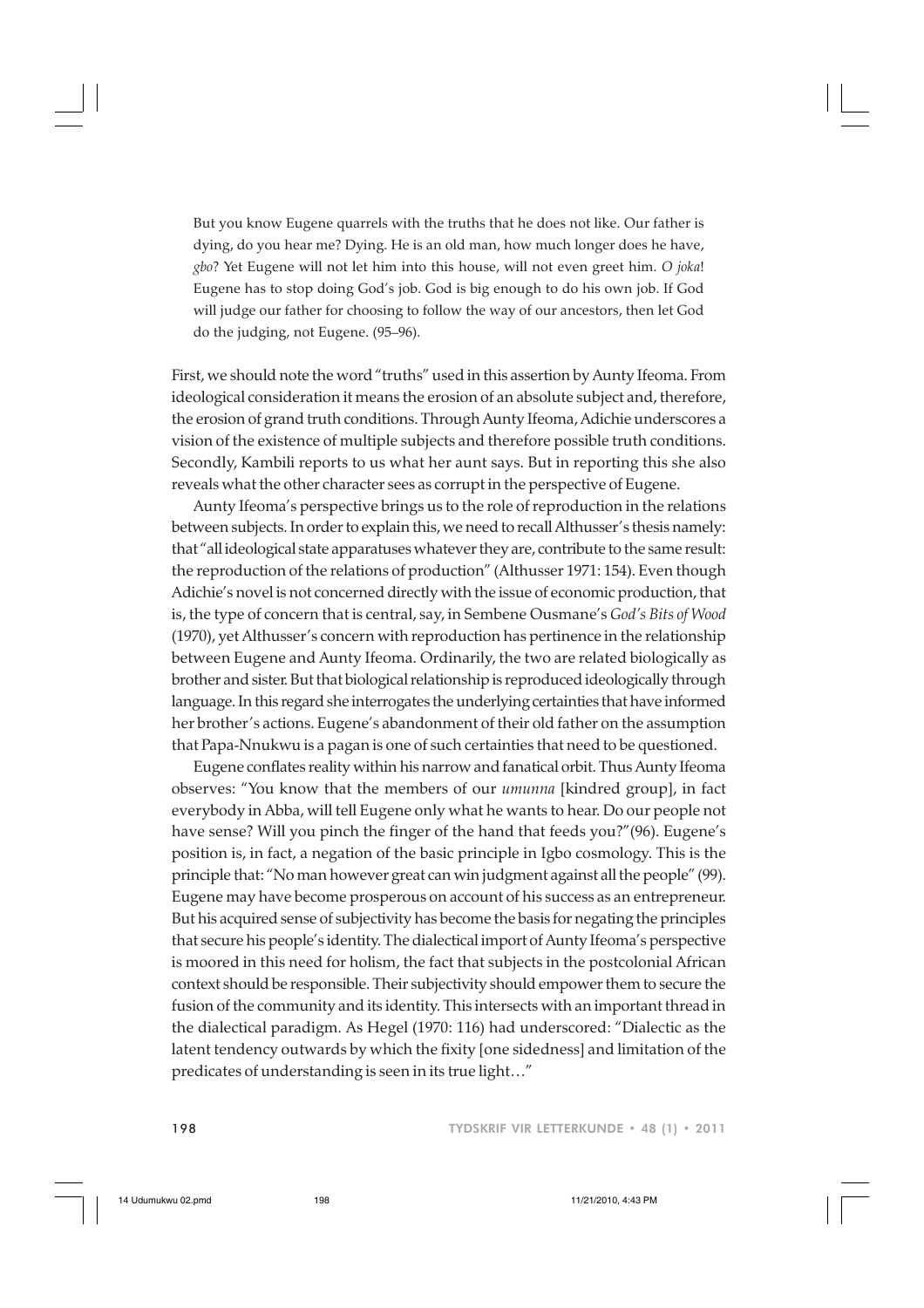It is important to note that what animates this relationship is the family ideological state apparatus. We have made a reference to this earlier when we used the term "domestic ideology". At the same time, what we see from Aunty Ifeoma's assertion above is a conscious attempt at reproduction that is, reproducing the ideological perspective that animates Eugene's actions. The instrument for this reproduction is language. Accordingly language becomes instrumental in reproducing imaginary relations between subjects. This forms an important lesson in the attempt to constitute African postcolonial discourse. We will see the effect of this attempt at reproducing ideological relations as we now move to the third level of perspective that is represented by Kambili.

### **Kambili's perspective**

Aunty Ifeoma's self-consciousness and refusal to be contained in the limits established by her brother has awakened a new consciousness in the main narrator and character, Kambili. In the denouement of the narrative (see pages 296–307) we witness an account of Kambili playing the key role of leadership in the family. At this time, her father is dead and Jaja is in prison. Her mother suffers from nervous breakdown. Aunty Ifeoma and her children have migrated to the United States. She arranges for herself and her mother to visit her brother in prison. In the course of that we are told that Jaja's release is imminent. Thus she says to her mother:

We will take Jaja to Nsukka first, and then we'll go to America to visit Aunty Ifeoma [...] We'll plant new orange trees in Abba when we come back and Jaja will plant purple hibiscus […] I am laughing. I reach out and place my arm around Mama's shoulder and she leans towards me and smiles. (306–07).

Before this passage Kambili tells us that Jaja is about to be released from detention. He has been in detention without trial for nearly three years. She says his shoulders "have sagged in the thirty-one months that he has been here" (300). At the same time she reports on the nature of the penal system in postcolonial Nigeria. It is characterised by bribery and corruption, "our knowing the right people to bribe" and she reports on the plight of inmates of prisons who have to wait for trial for years, "Oladipupo, the chief of his cell – has been awaiting trial for eight years" (299). Also, she reports on the deplorable condition of the cells: "Jaja is back in his old cell, so crowded that some people have to stand so that others can lie down. Their toilet is one black plastic bag" (299). What emerges from these reports is the relationship between the said and the unsaid. That is to say, that here we have evidence of Adichie's commitment to make the silences of her materials speak. This is because even though she sets out to narrate the visit to the prison and the possibility of Jaja's release, she uses the opportunity in order to illuminate the corrupt penal system in postcolonial Nigeria.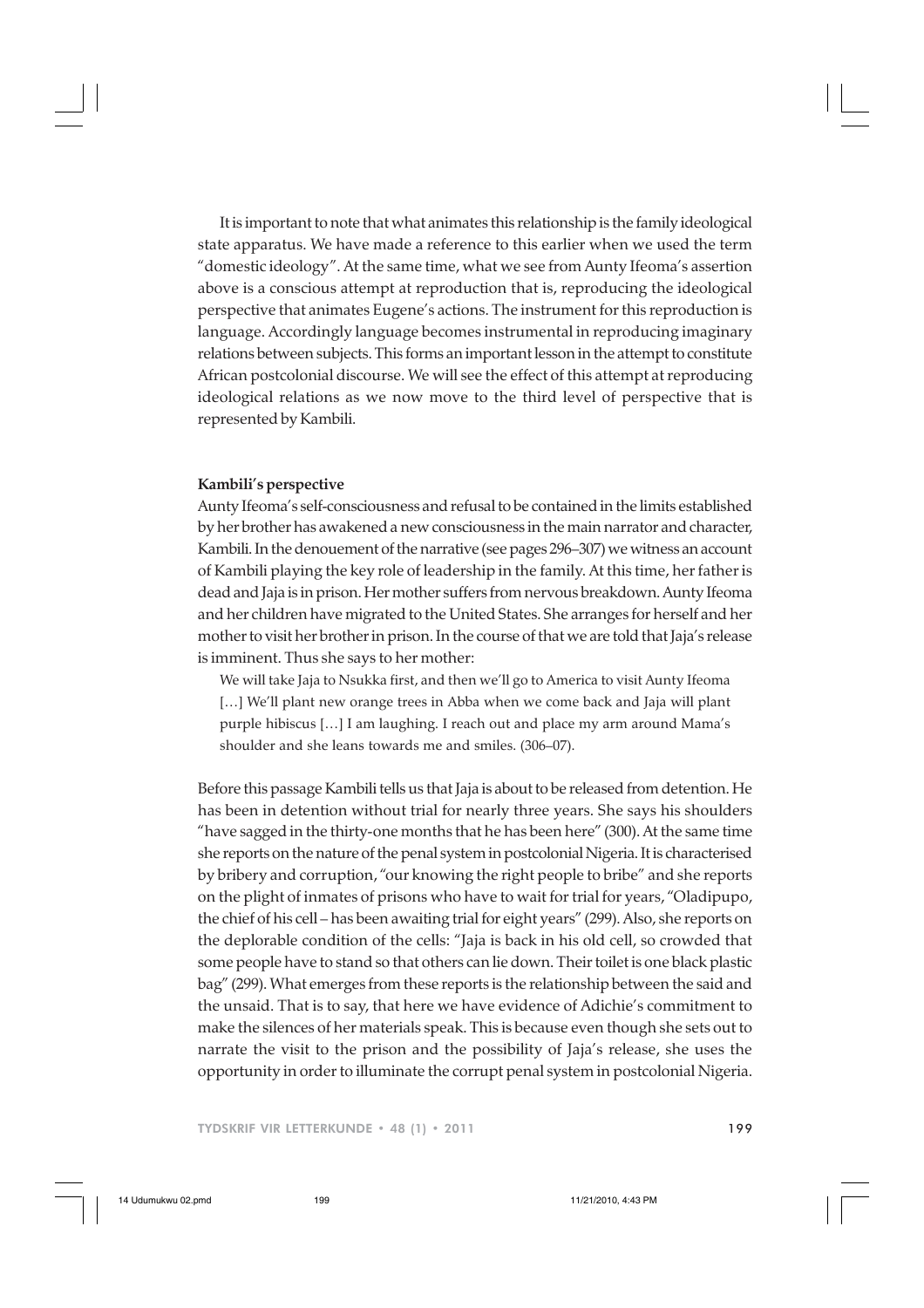As we return to the passage quoted above we will see that the dominant feature is Kambili's emergence into agency. At this stage of the narrative she ceases to be the girl who is interpellated into the dominant subject represented by her father. On the contrary she emerges as a subject in her own right who is capable of taking decisions and carrying out responsibilities. The new role in her life is dramatised in the use of the pronominal "I". The "I" which is repeated in the passage brings her into prominence. She therefore functions as a centre of initiatives. In this regard she is represented as the one that writes out checks which is an indication of her authority as subject. Apart from this she is the one to reassure her ailing mother. She says: "I smile at Mama and reach out to touch her arm, to calm her." In this regard Kambili is acting out the truth of her name. Her name in Igbo means "That I too may live". Accordingly, living for her manifests in what Adrienne Rich (1993: 166–77) has termed as "awakening".

We have seen this sense of awakening in the leadership role she is playing in the family. This awakening also manifests in her new consciousness of her sexuality. In the next section we will highlight some of the indices of this new consciousness. It is important to underscore that the awakening to her sexuality and her role in the family are in conformity with what Ogundipe-Leslie has earlier described as the commitment of the female writer. She has argued that the woman's first sense of commitment as a writer is a knowledge of her body; that is knowledge of the biological fact of being woman which will include the fact of menstruation, pregnancy etc. The second level of commitment according to Ogundipe-Leslie (1987: 2–3) must manifest in a sense of social responsibility to society.

#### **Kambili's coming to terms with her sexuality**

As we have noted a consequence of this new awareness manifests as Kambili's coming to terms with her sexuality. In the following section, therefore, we will explore instances of this new consciousness. Sexuality must not be described as a stubborn drive by nature alien and of necessity, disobedient to a power that exhausts itself trying to subdue it and often fails to control it entirely. It appears rather as an especially dense transfer point of relations of power between men and women, young people and old people. *The New Webster's Dictionary of the English Language* (2004) defines sexuality as: "The quality of being sexual i.e. patterning to sex, to difference of sex or to the satisfaction of the sexual instinct; the state of being either male or female (gender); sexual desires and their gratification."

From this primary significance, sexuality is about people's social and biological make-up, and the culturally constituted differences, which serve to distinguish them. The third definition links up sexuality with its Latin origin, *sexualis.* At this primary level it is apparent that sexuality refers to either differences between genders or to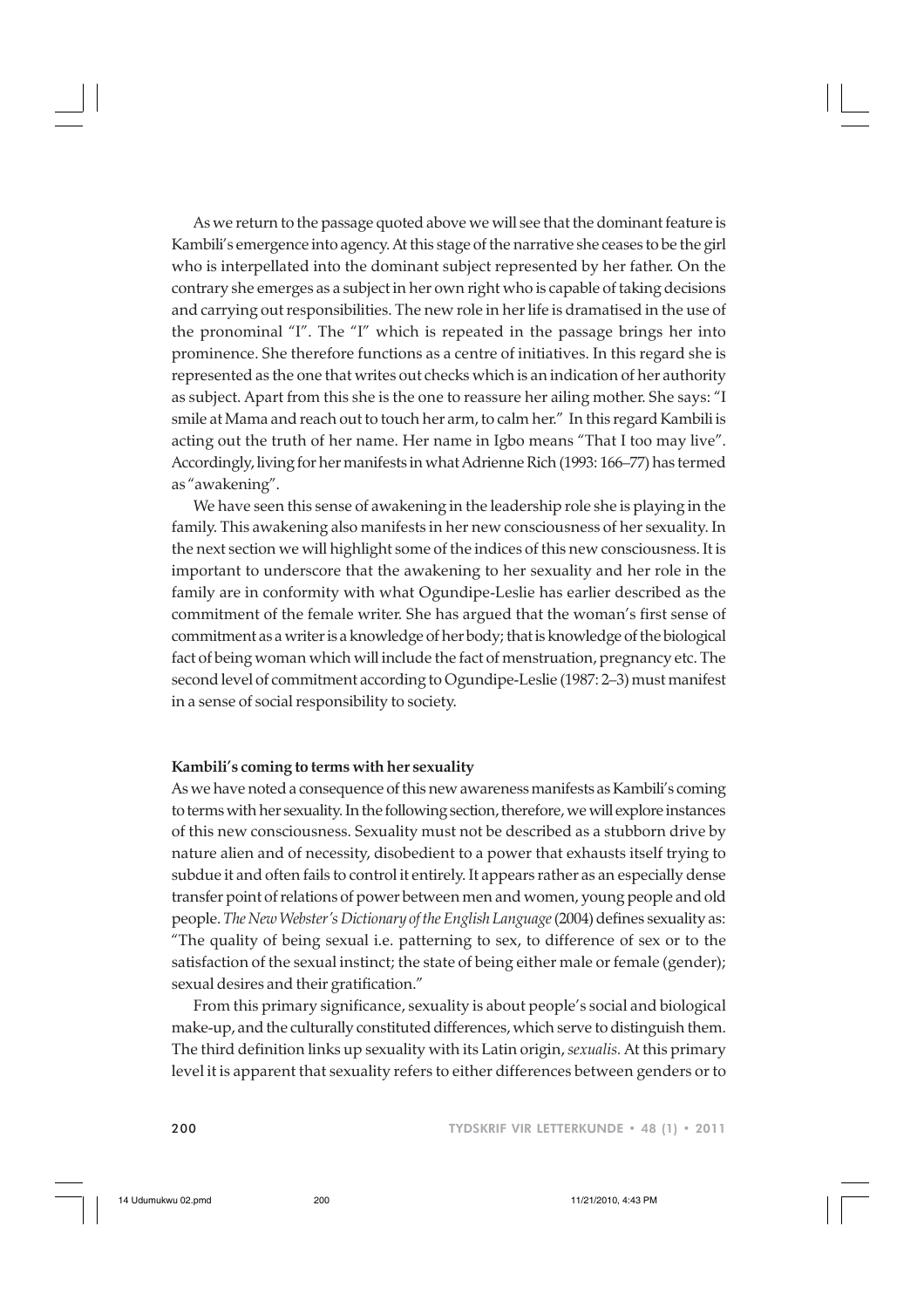biological features or physiology. This primary definition points to the implicit difference between gender and sex. As some commentators have observed sex refers to biological differences that mark people as female or male. Gender, by contrast, is about people's social make-up and the culturally constructed differences that distinguish them as feminine or masculine. These differences are marked in terms of social roles, dress, and expectations.

The crucial issue, however, is to apprehend how a novel such as *Purple Hibiscus* intervenes through the issue of sexuality in the demystification of patriarchal violence. The key in this intervention resides in the basic opposition between sex and gender. As we have seen, although sex is determined by anatomy, the main concepts about masculinity and femininity are culturally defined. It is through this cultural process then that patriarchy exercises control over the female gender while instituting conditions of violence at the detriment of the woman. By creating conditions of contrasts, for example, whereby male emerges as the superior active being while female is predominantly passive, patriarchy inhibits the free expression of female sexuality. Whereas male sexuality is openly expressed and even required, various cultural forms are used to police and suppress female sexuality. The more obvious instrument of cultural repression of female sexuality is the institution of female circumcision.

The desire for the expression of sexuality in *Purple Hibiscus* can be best represented in an assertion by Helene Cixous (2005: 8), namely: "The curtains have raised themselves like eyelids, uncovering the clear pupil: the luminous body of Bathsheba." In the course of the action, the expression of sexuality manifests in the relationship between Kambili and Reverend Father Amadi. That relationship follows the traditional adage of leaving the hearth to find the heart. In other words, by leaving the patriarchal enclosure in Enugu in the course of their visit to Nsukka, Kambili discovers her innate but repressed ability to express her sexuality. That discovery can be captured in the image of the curtain and the interconnected link between eyelids and pupil. The meeting with Amadi is like the partings of the eyelids to enable Kambili see herself as she truly is. We will highlight textual instances that manifest this expression of sexuality.

Kambili's attraction to Amadi is announced with flourish as he comes to visit at Aunty Ifeoma's residence at Nsukka. We are told: "He had a singer's voice, a voice that had the same effect on my ears that Mama working Pears baby oil into my hair had on my scalp." (135). And later, "he spoke so effortlessly as if his mouth were a musical instrument that just let sound out when touched" (138). Again she confesses, "I could not help staring at him because his voice pulled me" (148). The common core that binds all these indications of Kambili's attraction is her consciousness of the *other*. More importantly, this consciousness is expressed directly through her perspective. Here, we see her as a person, a young woman who is capable of expressing her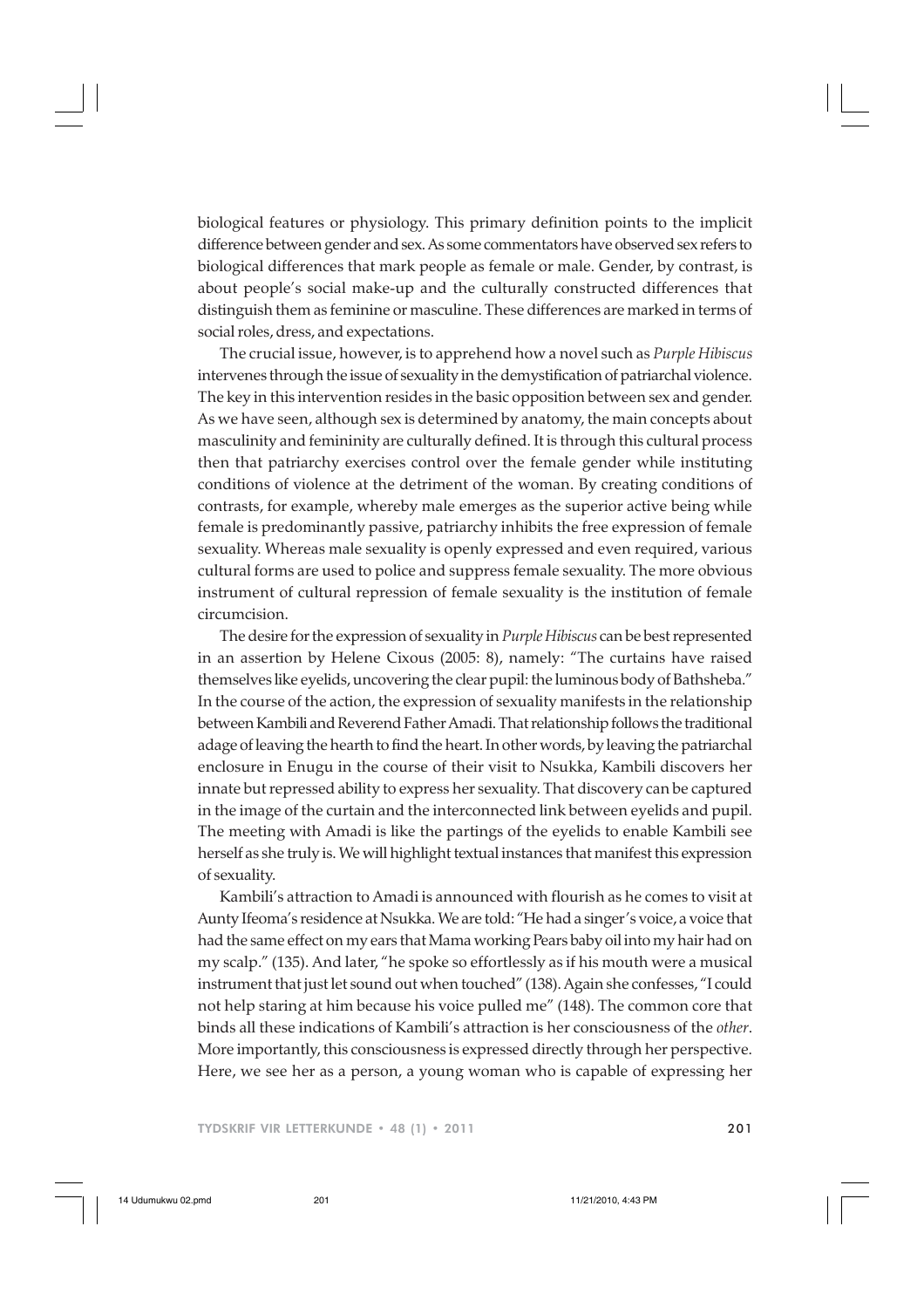feelings for a man. This is in contrast to the traditional patriarchal constructs that subtly prohibit female expression for male attraction and desire for sex. As long as Kambili is helmed in between the high walls with electrified wires of the family compound, she cannot experience the joy of self-expression and knowledge of her own sexuality. In this sense, then, the trip to Nsukka becomes an eloquent dramatisation of a feminist demystification of patriarchal violence.

Related to Kambili's coming to self-knowledge is the issue of space and revelation. That is to say that the clearing of a definite space brings about the opportunity for insight and awareness. Again Nsukka as the alternative space is the place where Mama also gains the opportunity to tell of her own experience of violence. Thus as she arrives at Nsukka she narrates of the experience of her battering. She says: "You know that small table where we keep the family Bible, *nne*? Your father broke it on my belly […] My blood finished on that floor even before he took me to St. Agnes. My doctor said there was nothing he could do to save it […]" (248).

Note the way language functions here in order to bring about the demystification of patriarchal violence. First our attention is drawn to the known which has become tradition, namely: "the small table" and the "family Bible". These objects form part of the establishment in Eugene's house at Enugu. But note also, "Your father broke it [table] on my belly." The use of the active voice in relation to table reinforces the status of both the object (table) and character (Eugene) as symbols of tradition. On the surface it may seem as if Eugene has done any harm to the table. On the contrary the object serves as a weapon that he uses in order to enforce patriarchal violence on the woman. Consequently, it is not the object that suffers but the woman as we see her "blood finished on the floor." Again, the image of the pool of her blood on the floor recalls the earlier image of the broken pieces of Mama's figurines on the floor. All these images build up in order to render Eugene's authority questionable. What is interrogated is not Eugene as an individual as such, but the discursive structure that engenders in him the sense and power to discipline and control the female. It recalls the same sense of discipline that animated Okonkwo's beating of Ojiugo in *Things Fall Apart*.

This rare ability to explore the semiotic potentials of language is indicative of Adichie's signature as a writer. Above all, it links her creative ability to that of other women who have taken to the pen. Very early in the narrative we are told about the étagère, the cup of tea, Mama's loose wrapper and head tie, the silence that rules in the house at Enugu and even the colour purple. All these represent instances of the semiotic quality in her manipulation of language.

In order to explain this semiotic quality we will recall Julia Kristeva's distinction between the symbolic and the semiotic forms of language. Thus in her critique on the notion of *ecriture feminine*, Kristeva has used the terms symbolic and semiotic in order to designate the different aspects of language. This distinction is made in her essay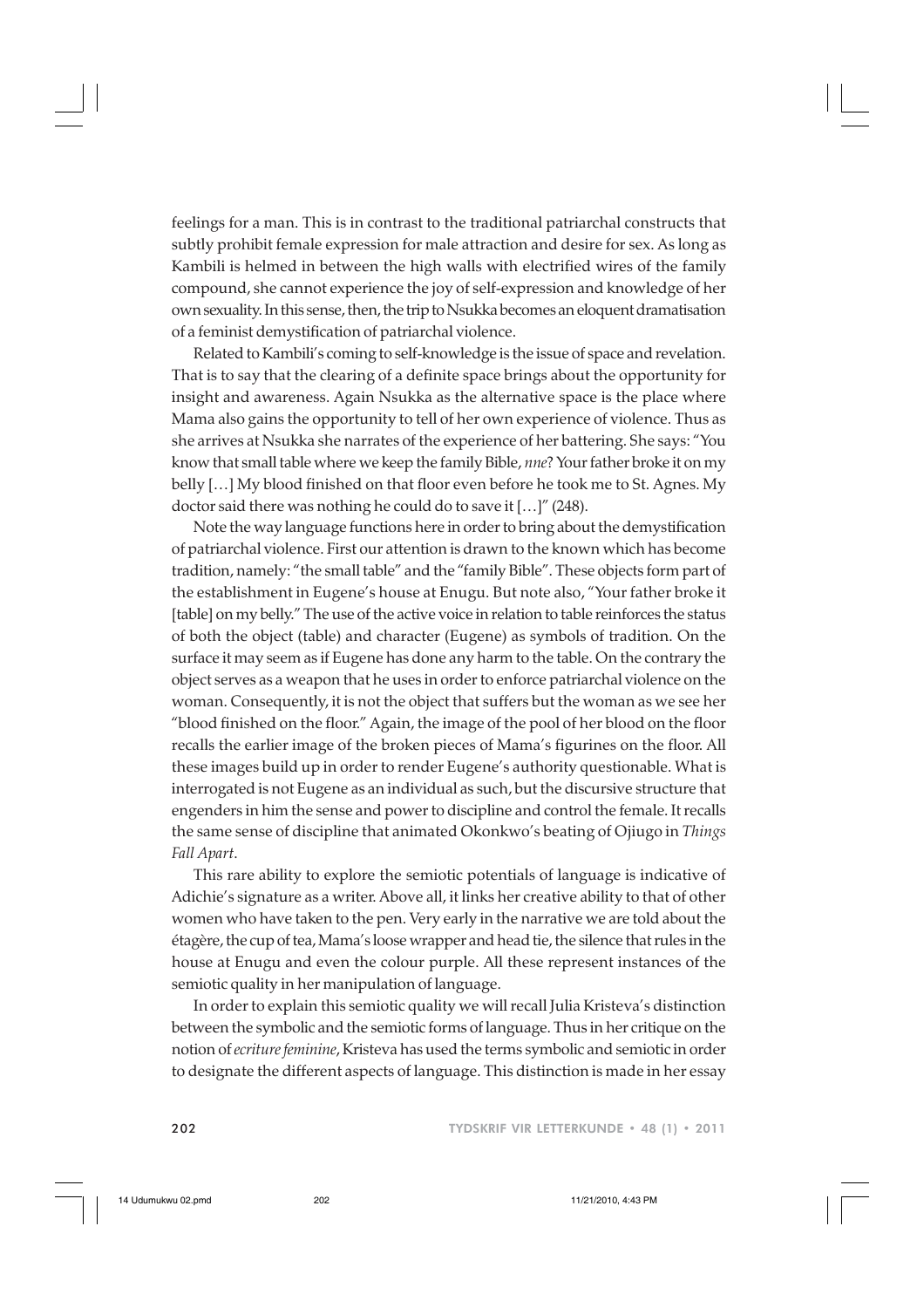"The system and the speaking subject". According to her the symbolic aspect is associated with the following: authority, order, fathers, repression, and control. Also, the symbolic aspect maintains the fiction that the self is fixed and unified. She calls it "a language with a foreclosed subject or with a transcendental subject-ego" (Kristeva 1980: 38). The semiotic aspect, by contrast is characterised not by logic and order, but by displacement, slippage, and condensation. The symbolic mode is typical of the patriarchal expressive mode. It perceives the world in terms of categories, dichotomous roles, stasis and causation. The semiotic mode is typical of the female mode of expression. It reflects a perception of the world in terms of ambiguities, pluralities, processes, continuities and complex relationships (Kristeva 1980: 38). This explains the relationship in Mama's words that present her battering. Thus while she calls attention to objects such as the table, the Bible and floor, these become signs. These objects are condensed and adopted as instruments of displacement.

## **Conclusion**

*Purple Hibiscus* is exemplary of the signature of women because it adopts the element of voice as a veritable strategy for the constitution of the interplay of subjects and interpellation. Accordingly, the novel negotiates the tension between the two aspects of voice, that of who sees and that of who narrates. Through the homodiegetic character, Kambili, whose name means "that I too may live," Adichie presents a dialectical situation between characters understood as subjects, with the eventual emergence of Kambili to self-knowledge and condition of social responsibility.

#### **Note**

1. Page references refer to Adichie's *Purple Hibiscus* (2003).

#### **Works cited**

Adichie, Chimamnda Ngozi. 2003. *Purple Hibiscus.* Lagos: Farafina. Achebe, Chinua. 1964. *Arrow of God*. London: Heinemann, Educational Books. \_\_\_\_\_. 1975. *Morning Yet on Creation Day*. London: Heinemann. \_\_\_\_\_. 1987. *Anthills of the Savannah*. Ibadan: Heinemann. Althusser, Louis. 1971. *Lenin and Philosophy and Other Essays*. New York: Monthly Review Press. Benjamin, Walter. 1969. *Illuminations.* New York: Schoken Books. Bhabha, Homi. 1994. *The Location of Culture*. London: Routledge. Chukwuma, Helen. 2006. [Interview]. Port Harcourt, Nigeria, 10 June. Cixous, Helene. 2005. *Stigmata: Escaping Texts*. London: Routledge Classics. Coleman, James. 1979. *Nigeria: Background to Nationalism*. Benin City: Broburg.. Currie, Mark. 2004. *Difference*. London: Routledge. Eagleton, Terry. 1991. *Ideology: An Introduction*. London: Verso. Esonwane, Uzo. 1993. The nation as a contested referent. *Research in African Literatures*, 24(4 ): 49–62. Hegel, G. W. F. 1970. *On Art, Religion and Philosophy*. New York: Harper Torchbooks.